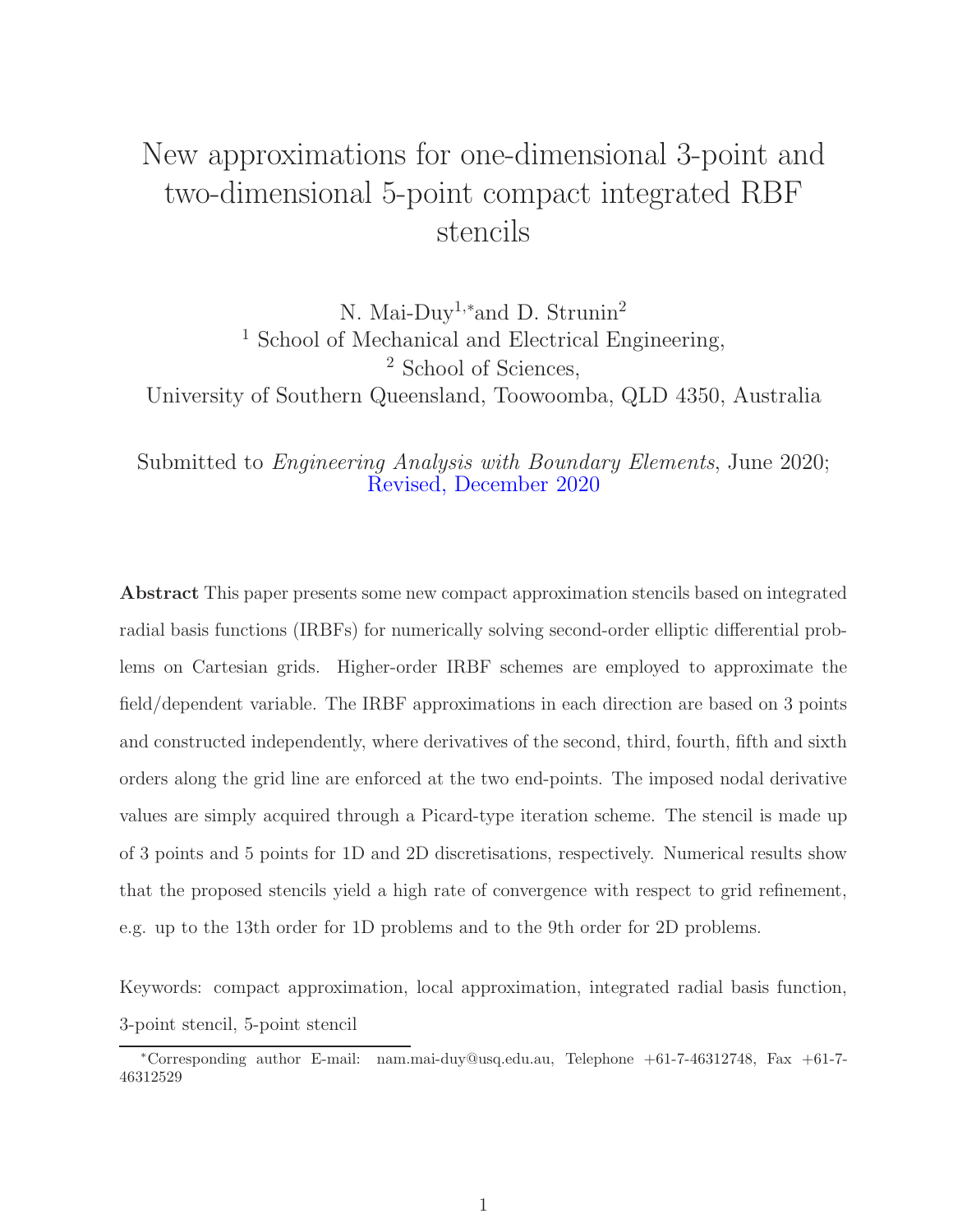## 1 Introduction

Ordinary/partial differential equations (ODEs/PDEs) arise in the mathematical modelling of physical phenomena. For most problems, their governing equations can only be solved by means of numerical methods. Conventional techniques such as the finite-element and finite-volume methods require a mesh to support the interpolation of the field variable. The generation of meshes for problems defined on complex geometries can be very timeconsuming. As a result, much effort has been devoted to develop meshless methods and Cartesian-grid methods. Meshless methods have attracted a great deal of attention in recent decades [1]. The domain of interest is represented by a set of unstructured points, and the interpolation of the field variable is simply based on overlapping cells that do not require any fixed topology. Cartesian-grid methods have a long history with the early works ([2]) dated back to the 1930's. The domain is discretised by using Cartesian grids that can be generated in a straightforward manner. The methods have been increasingly used for solving problems with complexly-shaped domains due to their economical preprocessing. For most of the reported Cartesian-grid methods, their discretisations are based on finite-difference/finitevolume formulations, which typically lead to schemes that are second-order accurate [3,4].

Radial basis functions (RBFs) have been widely used in solving ODEs and PDEs (see, for example,  $[5,6,7,8,9,10, 11,12,13]$ . In the RBF collocation methods  $[14]$ , the field variable, which is typically a nonlinear function, is expressed as a linear combination of RBFs, of which the accuracy can be enhanced quickly with an increase in the number of RBFs (i.e. the number of nodes). For several types of RBFs such as the Gaussian and multiquadric functions, they have the ability to offer an exponential rate of convergence [15,16,17]. With all nodes taken into account, the RBF approximations lead to system matrices that are fully populated. In addition, their condition numbers grow rapidly with the number of nodes which can depend exponentially on the number of dimensions. Utilisation of extended-precision floating point arithmetic to bypass the solution of the ill-conditioned linear system was shown to be effective [18,19]. The computational costs for solving global RBF systems become prohibitive when a large number of nodes are employed. For local RBF approximations [20], only a few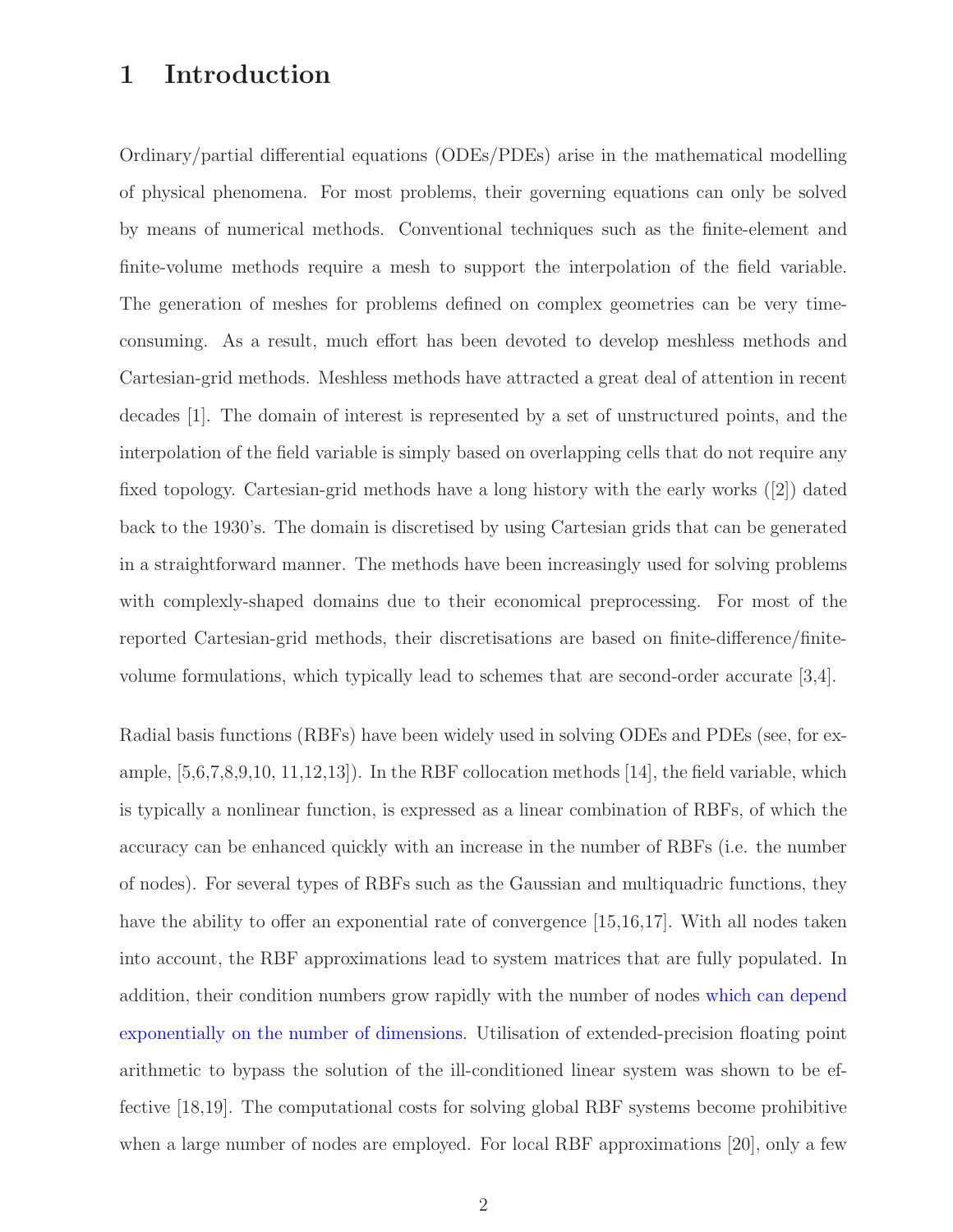nodes are activated for the approximation at a point. It leads to sparse algebraic systems, which can be solved in an efficient way. A drawback here is that their accuracies are significantly reduced (i.e. algebraic convergence rates only). In [21], for equispaced nodes, the error was analytically estimated as  $\epsilon \approx O((h/a)^p)$ , where h is the nodal distance and h the RBF width/shape-parameter. The exponent  $p$  takes value of 2 when the number of supporting nodes is in range of 5 to 12. One effective way to overcome accuracy reductions is to develop compact local RBF stencils, where the RBF approximations are expressed in terms of nodal values of not only the field variable but also its derivatives [22,23,24,25]. They can be implemented with differentiated RBFs or integrated RBFs on Cartesian grids [24,25,26] or unstructured nodes [23,27]. Nodal derivative values can be included by using the Hermite interpolation approach [23,27] or by means of integration constants [26]. An advantage of the former over the latter is that its interpolation matrix is symmetric and guaranteed to be invertible. However, the former involves the computation of fourth-order derivatives including the cross/mixed ones. For the latter, one needs to compute pure second-order derivatives. Improved rates of convergence are acquired with compact approximations. In the case of using Cartesian grids, 1D-approximation-based stencils are typically employed with 3 nodes in each direction. If more than 3 nodes are employed, special treatments will be required for the stencils associated with interior nodes near the boundaries. In addition, the level of sparseness of the system matrix is also reduced (i.e. larger matrix bandwidths). For one-dimensional 3-point stencils and two-dimensional 5-point stencils, fourth-order accurate solutions were achieved [23,25]. In this work, we propose new IRBF approximations on the 3- and 5-point stencils to further improve their rates of convergence. The error can decrease at the rate of much higher than 4 on regular and irregular 3-point/5-point stencils. We note some recent efforts in the development of robust reduced-order models (ROMs) (e.g. [28]) to solve large-scale applications.

The structure of the paper is as follows. In Section 2, compact IRBF stencils including the proposed ones are presented. In Section 3, the implementation of the proposed stencils is discussed. In Section 4, verification is conducted in linear and nonlinear problems with rectangular and non-rectangular domains, and uniform and nonuniform grids. Section 5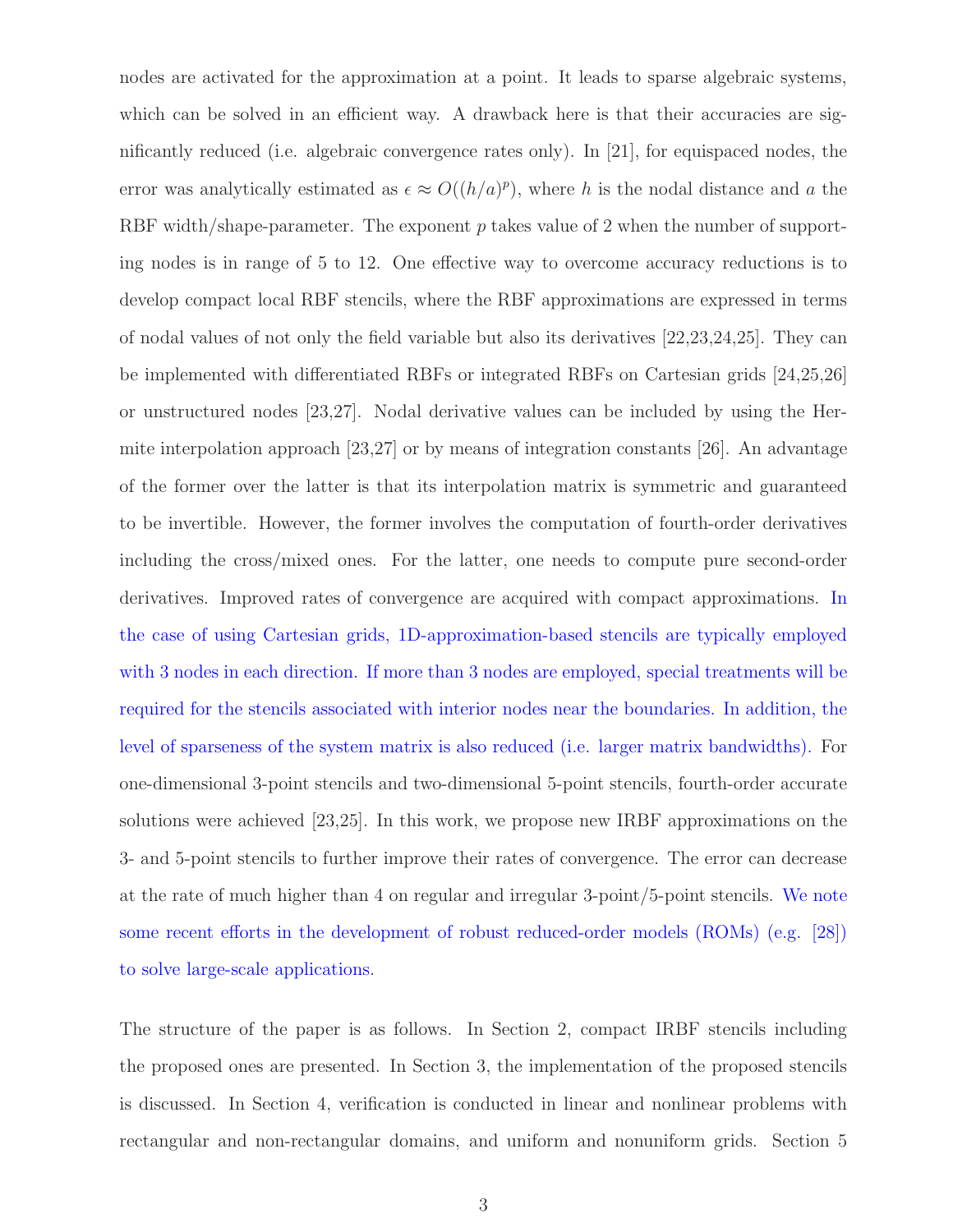gives some concluding remarks.

# 2 Compact IRBF stencils

· · · · · · · · ·

### 2.1 One dimension

Approximation stencils based on IRBFs including the proposed ones are presented in the solution of

$$
-\frac{d^2u}{dx^2} + \lambda \frac{du}{dx} = f(x), \quad x_A \le x \le x_B,
$$
\n(1)

with Dirichlet boundary conditions only, and with Dirichlet and Neumann boundary conditions. In (1),  $f(x)$  is a smooth function and  $\lambda$  is a constant. The domain  $[x_A, x_B]$  is disrectised by a set of N points:  $(x_1 = x_A, x_2, \dots, x_N = x_B)$ .

Consider a 3-point stencil  $[x_{i-1}, x_i, x_{i+1}]$ , over which the field variable can be represented by an IRBF approximation scheme

$$
\frac{d^q u(x)}{dx^q} = \sum_{i=1}^3 w_i G_i(x) = \sum_{i=1}^3 w_i I_i^{(q)}(x),\tag{2}
$$

$$
\frac{d^{q-1}u(x)}{dx^{q-1}} = \sum_{i=1}^{3} w_i I_i^{(q-1)}(x) + c_1,
$$
\n(3)

$$
\frac{d^{q-2}u(x)}{dx^{q-2}} = \sum_{i=1}^{3} w_i I_i^{(q-2)}(x) + c_1 x + c_2,
$$
\n(4)

$$
\frac{du(x)}{dx} = \sum_{i=1}^{3} w_i I_i^{(1)}(x) + c_1 \frac{x^{q-2}}{(q-2)!} + c_2 \frac{x^{q-3}}{(q-3)!} + \dots + c_{q-1},
$$
\n(5)

$$
u(x) = \sum_{i=1}^{3} w_i I_i^{(0)}(x) + c_1 \frac{x^{q-1}}{(q-1)!} + c_2 \frac{x^{q-2}}{(q-2)!} + \dots + c_{q-1} x + c_q,
$$
(6)

where q is the order of an IRBF scheme,  $G_i(x)$  the RBF,  $I_i^{(q-1)}$  $\int_{i}^{(q-1)} (x) = \int I_i^{(q)}$  $i^{(q)}(x)dx, I_i^{(q-2)}$  $i^{(q-2)}(x) =$  $\int I_i^{(q-1)}$  $i^{(q-1)}(x)dx, \cdots, I_i^{(0)}$  $I_i^{(0)}(x) = \int I_i^{(1)}$  $i^{(1)}(x)dx, (w_1, w_2, w_3)$  the coefficients, and  $(c_1, c_2, \dots, c_q)$  the integration constants. For the multiquadric function,  $G_i(x) = \sqrt{(x - x_i)^2 + a_i^2}$ , where a is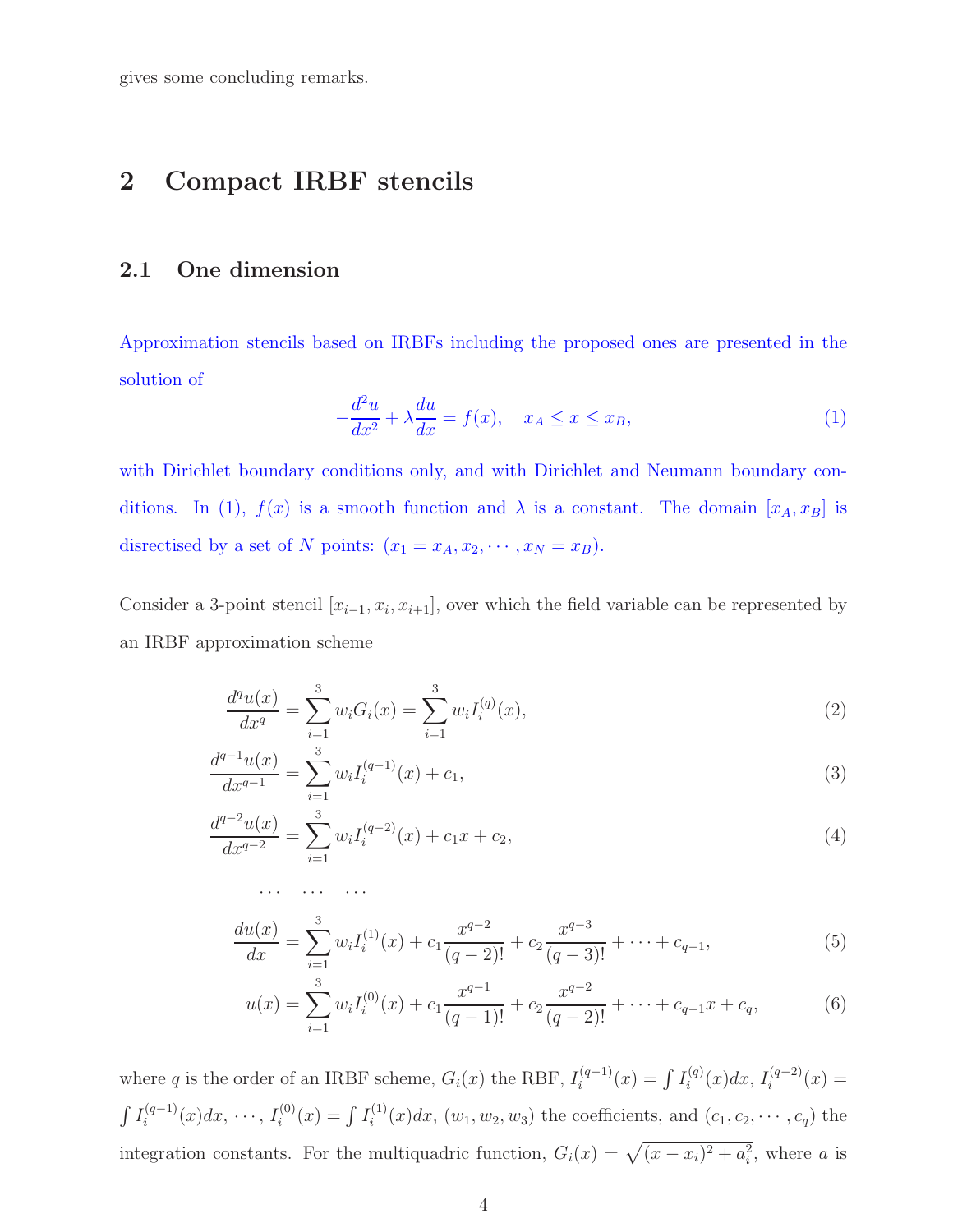the width/shape-parameter.

#### Classical stencils

For second-order differential problems,  $q = 2$  is typically employed. A mapping from the RBF space to the physical space is then formed by collocating expression  $(6)$  (function u) at the three nodes of the stencil:

$$
\widehat{u} = \mathcal{C}\widehat{w},\tag{7}
$$

where  $\mathcal C$  is called the conversion matrix, which are of dimensions  $3 \times 5$  here,

$$
\mathcal{C} = \begin{bmatrix} I_1^{(0)}(x_{i-1}), & I_2^{(0)}(x_{i-1}), & I_3^{(0)}(x_{i-1}), & x_{i-1}, & 1 \\ I_1^{(0)}(x_i), & I_2^{(0)}(x_i), & I_3^{(0)}(x_i), & x_i, & 1 \\ I_1^{(0)}(x_{i+1}), & I_2^{(0)}(x_{i+1}), & I_3^{(0)}(x_{i+1}), & x_{i+1}, & 1 \end{bmatrix},
$$
\n
$$
\widehat{u} = (u_{i-1}, u_i, u_{i+1})',
$$
\n
$$
\widehat{w} = (w_1, w_2, w_3, c_1, c_2)'
$$

Solving (7) yields

$$
\widehat{w} = \mathcal{C}^{-1}\widehat{u},\tag{8}
$$

where  $C^{-1}$  is the Moore-Penrose pseudoinverse of matrix  $C$ .

Making use of (8), the second derivative of u at  $x = x_i$  is computed as

$$
\frac{d^2u_i}{dx^2} = \left[I_1^{(2)}(x_i), I_2^{(2)}(x_i), I_3^{(2)}(x_i), 0, 0\right] \mathcal{C}^{-1}\left(u_{i-1}, u_i, u_{i+1}\right)',\tag{9}
$$

or

$$
\frac{d^2u_i}{dx^2} = \nu_1 u_{i-1} + \nu_2 u_i + \nu_3 u_{i+1},\tag{10}
$$

where  $(\nu_1, \nu_2, \nu_3)$  are known coefficients.

Other derivatives of u at  $x = x_i$  (e.g.  $du_i/dx$ ) can be obtained by replacing derivative expression in the RBF space on RHS of (9) with an appropriate one (e.g.  $\left[ I_1^{(1)} \right]$  $I_1^{(1)}(x_i), I_2^{(1)}(x_i), I_3^{(1)}(x_i), 1, 0].$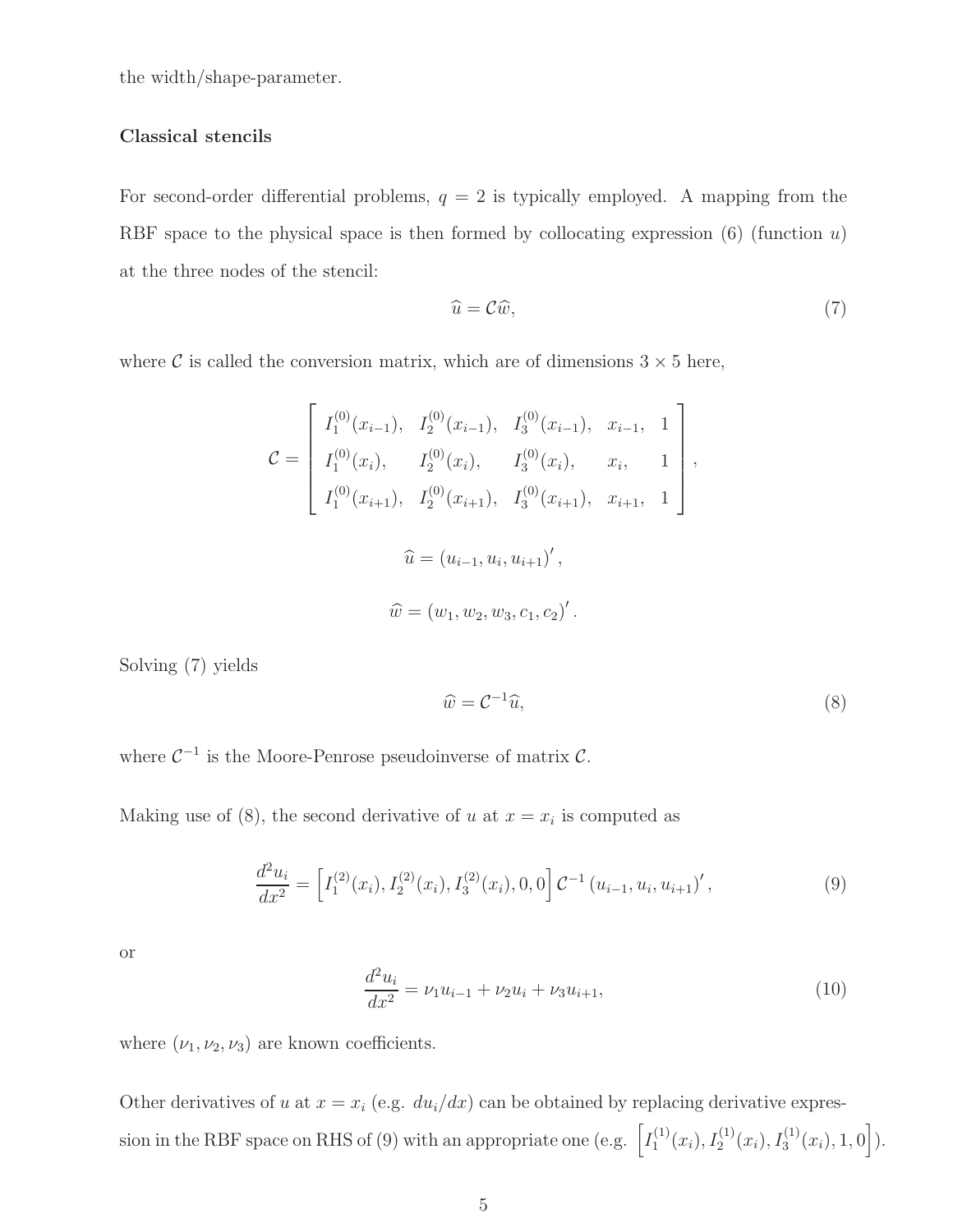### Compact stencils (CIRBF)

For compact approximations, nodal derivative values are also included on the right site of (10). In [25], the conversion matrix and its associated vectors are constructed as

$$
\begin{bmatrix} I_1^{(0)}(x_{i-1}), & I_2^{(0)}(x_{i-1}), & I_3^{(0)}(x_{i-1}), & x_{i-1}, 1 \end{bmatrix}
$$

$$
I_1^{(0)}(x_i), \t I_2^{(0)}(x_i), \t I_3^{(0)}(x_i), \t x_i, 1
$$
\n
$$
I_3^{(0)}(x_i), \t x_i, 1
$$
\n
$$
I_5^{(0)}(x_{i+1}) \t I_5^{(0)}(x_{i+1}) \t T_6^{(0)}(x_{i+1}) \t T_7^{(0)}(x_{i+1}) \t T_8^{(0)}(x_{i+1}) \t T_9^{(0)}(x_{i+1}) \t T_9^{(0)}(x_{i+1}) \t T_1^{(0)}(x_{i+1}) \t T_2^{(0)}(x_{i+1}) \t T_3^{(0)}(x_{i+1}) \t T_4^{(0)}(x_{i+1}) \t T_5^{(0)}(x_{i+1}) \t T_6^{(0)}(x_{i+1}) \t T_7^{(0)}(x_{i+1}) \t T_8^{(0)}(x_{i+1}) \t T_9^{(0)}(x_{i+1}) \t T_9^{(0)}(x_{i+1}) \t T_9^{(0)}(x_{i+1}) \t T_9^{(0)}(x_{i+1}) \t T_9^{(0)}(x_{i+1}) \t T_9^{(0)}(x_{i+1}) \t T_9^{(0)}(x_{i+1}) \t T_9^{(0)}(x_{i+1}) \t T_9^{(0)}(x_{i+1}) \t T_9^{(0)}(x_{i+1}) \t T_9^{(0)}(x_{i+1}) \t T_9^{(0)}(x_{i+1}) \t T_9^{(0)}(x_{i+1}) \t T_9^{(0)}(x_{i+1}) \t T_9^{(0)}(x_{i+1}) \t T_9^{(0)}(x_{i+1}) \t T_9^{(0)}(x_{i+1}) \t T_9^{(0)}(x_{i+1}) \t T_9^{(0)}(x_{i+1}) \t T_9^{(0)}(x_{i+1}) \t T_9^{(0)}(x_{i+1}) \t T_9^{(0)}(x_{i+1}) \t T_9^{(0)}(x_{i+1}) \t T_9^{(0)}(x_{i+1}) \t T_9^{(0)}(x_{i+1}) \t T_9^{(0)}(x_{i+1}) \t T_9^{(0)}(x_{i+1}) \t T_9^{(
$$

,

$$
\mathcal{C} = \begin{bmatrix} I_1^{(0)}(x_{i+1}), & I_2^{(0)}(x_{i+1}), & I_3^{(0)}(x_{i+1}), & x_{i+1}, 1 \ -I_1^{(2)}(x_{i-1}) + \lambda I_1^{(1)}(x_{i-1}), & -I_2^{(2)}(x_{i-1}) + \lambda I_2^{(1)}(x_{i-1}), & -I_3^{(2)}(x_{i-1}) + \lambda I_3^{(1)}(x_{i-1}), & \lambda, 0 \ -I_1^{(2)}(x_{i+1}) + \lambda I_1^{(1)}(x_{i+1}), & -I_2^{(2)}(x_{i+1}) + \lambda I_2^{(1)}(x_{i+1}), & -I_3^{(2)}(x_{i-1}) + \lambda I_3^{(1)}(x_{i+1}), & \lambda, 0 \end{bmatrix}
$$

$$
\hat{u} = (u_{i-1}, u_i, u_{i+1}, f_{i-1}, f_{i+1})',
$$
  

$$
\hat{w} = (w_1, w_2, w_3, c_1, c_2)'
$$
.

The conversion matrix  $C$  here is of dimensions  $5 \times 5$ .

Expression for computing the second derivative of u at  $x = x_i$  becomes

$$
\frac{d^2u_i}{dx^2} = \left(I_1^{(2)}(x_i), I_2^{(2)}(x_i), I_3^{(2)}(x_i), 0, 0\right) \mathcal{C}^{-1}\left(u_{i-1}, u_i, u_{i+1}, f_{i-1}, f_{i+1}\right)',\tag{11}
$$

or

$$
\frac{d^2u_i}{dx^2} = \mu_1 u_{i-1} + \mu_2 u_i + \mu_3 u_{i+1} + \overline{\mu}_1 f_{i-1} + \overline{\mu}_2 f_{i+1},\tag{12}
$$

where  $C^{-1}$  is the inverse of matrix C, and  $(\mu_1, \mu_2, \mu_3, \overline{\mu}_1, \overline{\mu}_3)$  are known coefficients. An alternative way to obtain these coefficients is to solve the following algebraic equation set:

$$
\mathcal{C}'(\mu_1, \mu_2, \mu_3, \overline{\mu}_1, \overline{\mu}_3)' = \left(I_1^{(2)}(x_i), I_2^{(2)}(x_i), I_3^{(2)}(x_i), 0, 0\right)',\tag{13}
$$

where Gaussian elimination can be used without explicitly computing the inverse.

### Proposed compact stencils

In this study, we have employed  $q = 10$  and imposed the following values of function  $f(x)$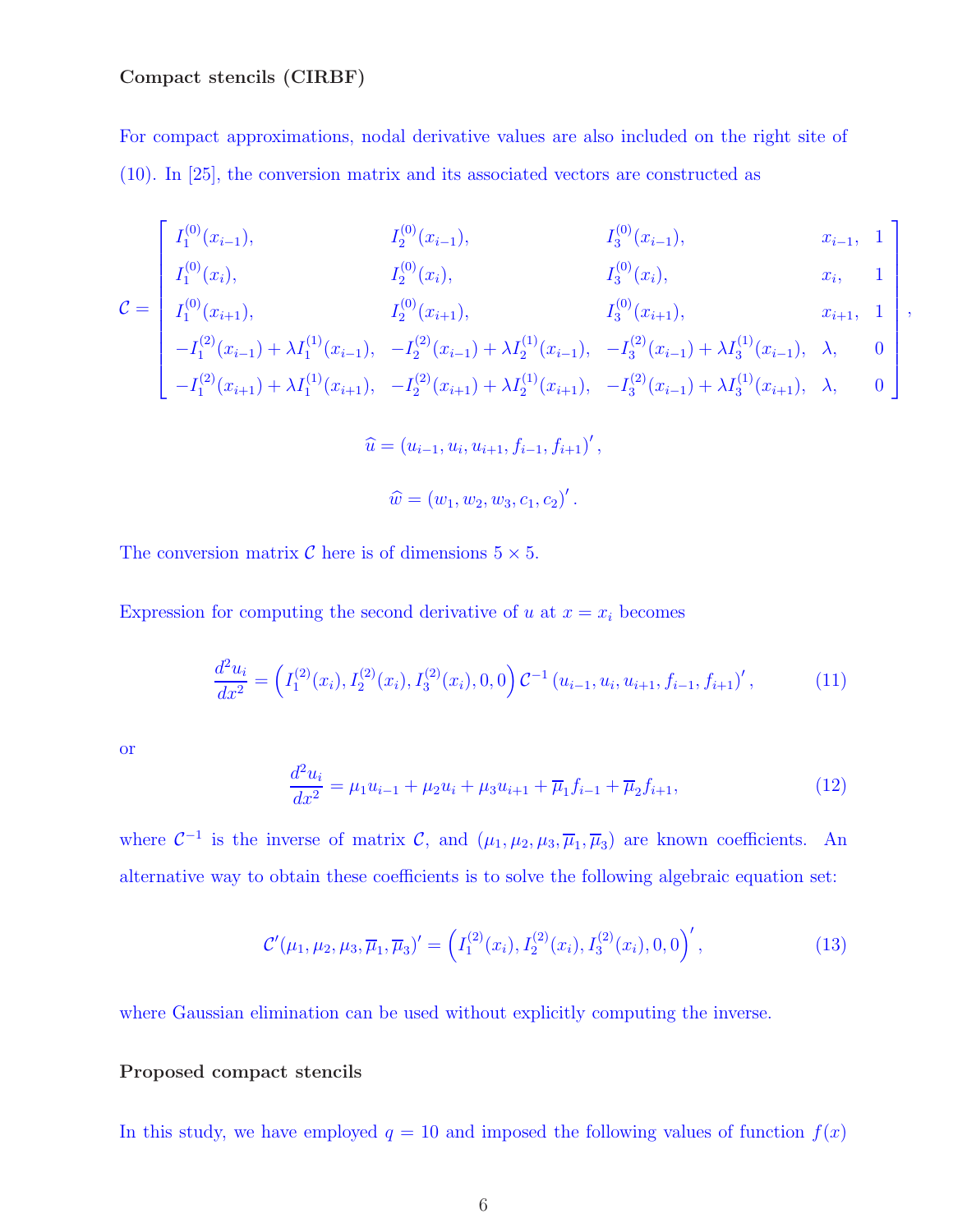and its derivatives:

$$
f_{i-1}, \t f_{i+1},
$$
  
\n
$$
df_{i-1}/dx, \t df_{i+1}/dx,
$$
  
\n
$$
d^2 f_{i-1}/dx^2, \t d^2 f_{i+1}/dx^2,
$$
  
\n
$$
d^3 f_{i-1}/dx^3, \t d^3 f_{i+1}/dx^3,
$$
  
\n
$$
d^4 f_{i-1}/dx^4, \t d^4 f_{i+1}/dx^4.
$$
\n(14)

In the present conversion system  $\hat{u} = C\hat{w}$ , there are 13 equations (3 for function u and 10 for function  $f(x)$  and its derivatives) and 13 unknowns

$$
\widehat{u} = \left(u_{i-1}, u_i, u_{i+1}, f_{i-1}, f_{i+1}, \cdots, \frac{d^4 f_{i-1}}{dx^4}, \frac{d^6 f_{i+1}}{dx^4}\right)',
$$

 $\widehat{w} = (w_1, w_2, w_3, c_1, c_2, \cdots, c_{10})',$ 

$$
\mathcal{C} = \begin{bmatrix}\nI_1^{(0)}(x_{i-1}), & \cdots & I_3^{(0)}(x_{i-1}), & \frac{x_{i-1}^9}{9!}, & \cdots & 1 \\
I_1^{(0)}(x_i), & \cdots & I_3^{(0)}(x_i), & \frac{x_i^9}{9!}, & \cdots & 1 \\
I_1^{(0)}(x_{i+1}), & \cdots & I_3^{(0)}(x_{i+1}), & \frac{x_{i+1}^9}{9!}, & \cdots & 1 \\
-I_1^{(2)}(x_{i-1}) + \lambda I_1^{(1)}(x_{i-1}), & \cdots & -I_3^{(2)}(x_{i-1}) + \lambda I_3^{(1)}(x_{i-1}), & -\frac{x_{i-1}^7}{7!} + \lambda \frac{x_{i-1}^8}{8!}, & \cdots, & 0 \\
-I_1^{(2)}(x_{i+1}) + \lambda I_1^{(1)}(x_{i+1}), & \cdots & -I_3^{(2)}(x_{i+1}) + \lambda I_3^{(1)}(x_{i+1}), & -\frac{x_{i+1}^7}{7!} + \lambda \frac{x_{i+1}^8}{8!}, & \cdots, & 0 \\
\vdots & \vdots & \vdots & \vdots & \vdots \\
-I_1^{(6)}(x_{i-1}) + \lambda I_1^{(5)}(x_{i-1}), & \cdots & -I_3^{(6)}(x_{i-1}) + \lambda I_3^{(5)}(x_{i-1}), & -\frac{x_{i-1}^3}{3!} + \lambda \frac{x_{i-1}^4}{4!}, & \cdots, & 0 \\
-I_1^{(6)}(x_{i+1}) + \lambda I_1^{(5)}(x_{i+1}), & \cdots & -I_3^{(6)}(x_{i+1}) + \lambda I_3^{(5)}(x_{i+1}), & -\frac{x_{i+1}^3}{3!} + \lambda \frac{x_{i+1}^4}{4!}, & \cdots, & 0\n\end{bmatrix}
$$

When compared to classical and compact IRBF stencils in [25], it can be seen that an IRBF scheme of higher order is employed here, and not only function  $f(x)$  but also its derivatives are imposed at the two end-nodes. It leads to

$$
\frac{d^2u_i}{dx^2} = \left(I_1^{(2)}(x_i), I_2^{(2)}(x_i), I_3^{(2)}(x_i), \frac{x_i^7}{7!}, \frac{x_i^6}{6!}, \cdots, 1, 0, 0\right)\mathcal{C}^{-1}
$$
\n
$$
\left(u_{i-1}, u_i, u_{i+1}, f_{i-1}, f_{i+1}, \cdots, \frac{d^4f_{i-1}}{dx^4}, \frac{d^4f_{i+1}}{dx^4}\right)',\tag{15}
$$

or

$$
\frac{d^2u_i}{dx^2} = \eta_1 u_{i-1} + \eta_2 u_i + \eta_3 u_{i+1} + \overline{\eta}_1 f_{i-1} + \overline{\eta}_2 f_{i+1} + \dots + \overline{\eta}_9 \frac{d^4 f_{i-1}}{dx^4} + \overline{\eta}_{10} \frac{d^4 f_{i+1}}{dx^4}.
$$
 (16)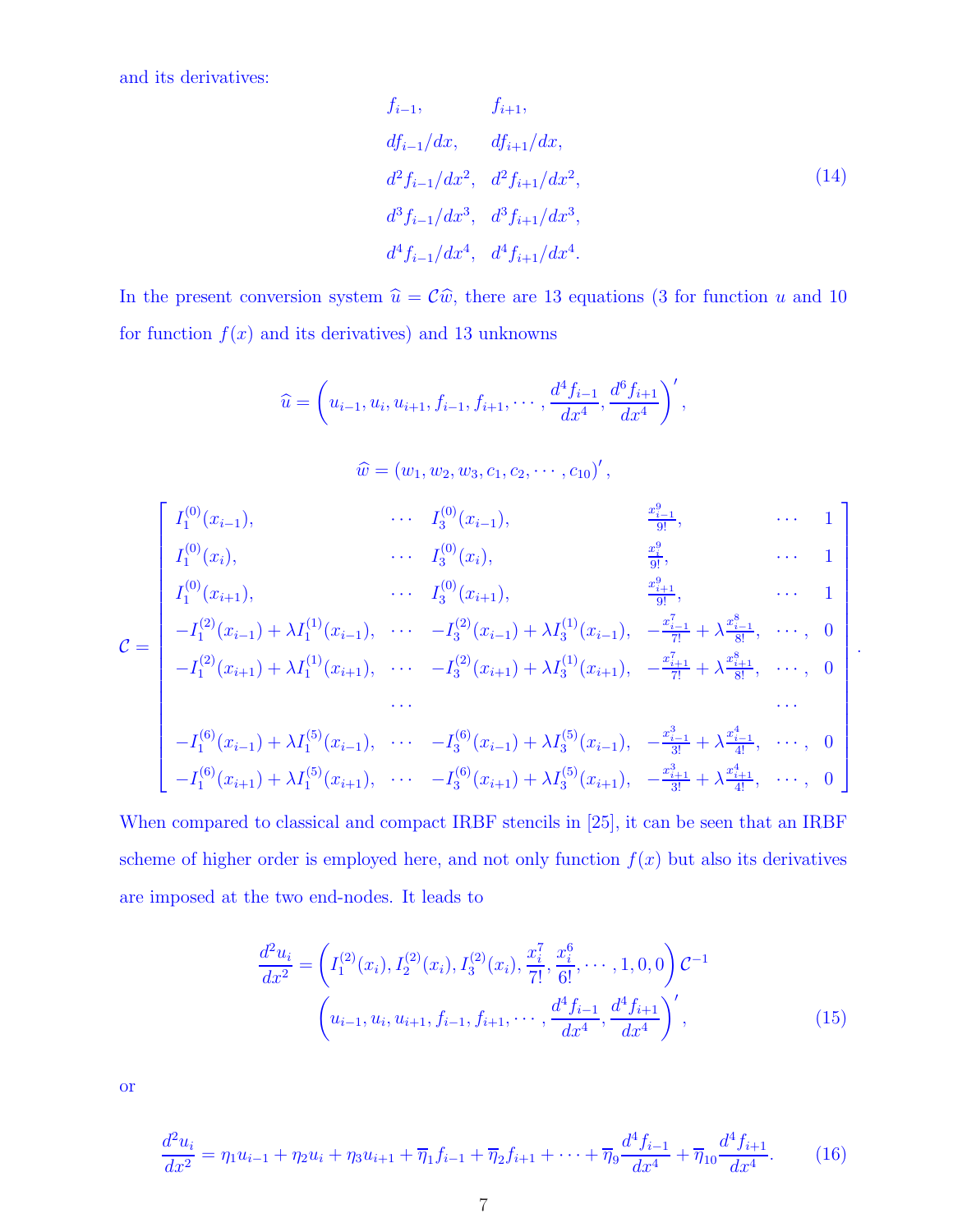As an alternative to  $(15)/(16)$ , the coefficients can be acquired by solving the following algebraic equation set:

$$
\mathcal{C}'(\eta_1, \eta_2, \eta_3, \overline{\eta}_1, \cdots, \overline{\eta}_{10})' = \left(I_1^{(2)}(x_i), I_2^{(2)}(x_i), I_3^{(2)}(x_i), \frac{x_i^7}{7!}, \cdots, 0\right)'.
$$
 (17)

Coefficients  $(\nu_1, \nu_2, \nu_3)$  in (10),  $(\mu_1, \mu_2, \mu_3, \overline{\mu}_1, \overline{\mu}_2)$  in (12), and  $(\eta_1, \eta_2, \eta_3, \overline{\eta}_1, \cdots, \overline{\eta}_{10})$  in (16)/(17) are all obtained numerically. There is no difference in handling between uniform and nonuniform stencils. For problems in higher dimensions, the 1D formulas (10), (12) and (16) can be applied separately in each direction.

Discretisations based on (10), (12) or (16) lead to systems of algebraic equations. In the case of Dirichlet boundary conditions only, the obtained algebraic system can be written as

$$
\mathcal{A}\widehat{u} = \widehat{d},\tag{18}
$$

where

$$
\mathcal{A} = \begin{bmatrix}\n1 & 0 & \cdots & \cdots & \cdots & \cdots \\
c_2 & a_2 & b_2 & 0 & \cdots & \cdots & \cdots \\
\vdots & c_3 & a_3 & b_3 & 0 & \cdots & \cdots & \cdots \\
\vdots & \vdots & \vdots & \ddots & \vdots & \ddots & \vdots \\
\vdots & \vdots & \vdots & \ddots & \vdots & \vdots \\
\vdots & \vdots & \vdots & \ddots & \vdots & \vdots \\
\vdots & \vdots & \vdots & \ddots & \vdots & \vdots \\
\vdots & \vdots & \vdots & \vdots & \vdots \\
\vdots & \vdots & \vdots & \vdots & \vdots \\
\vdots & \vdots & \vdots & \vdots & \vdots \\
\vdots & \vdots & \vdots & \vdots & \vdots \\
\vdots & \vdots & \vdots & \vdots & \vdots \\
\vdots & \vdots & \vdots & \vdots & \vdots \\
\vdots & \vdots & \vdots & \vdots & \vdots \\
\vdots & \vdots & \vdots & \vdots & \vdots \\
\vdots & \vdots & \vdots & \vdots & \vdots \\
\vdots & \vdots & \vdots & \vdots & \vdots \\
\vdots & \vdots & \vdots & \vdots & \vdots \\
\vdots & \vdots & \vdots & \vdots & \vdots \\
\vdots & \vdots & \vdots & \vdots & \vdots \\
\vdots & \vdots & \vdots & \vdots & \vdots \\
\vdots & \vdots & \vdots & \vdots & \vdots \\
\vdots & \vdots & \vdots & \vdots & \vdots \\
\vdots & \vdots & \vdots & \vdots & \vdots \\
\vdots & \vdots & \vdots & \vdots & \vdots \\
\vdots & \vdots & \vdots & \vdots & \vdots \\
\vdots & \vdots & \vdots & \vdots & \vdots \\
\vdots & \vdots & \vdots & \vdots & \vdots \\
\vdots & \vdots & \vdots & \vdots & \vdots \\
\vdots & \vdots & \vdots & \vdots & \vdots \\
\vdots & \vdots & \vdots & \vdots & \vdots \\
\vdots & \vdots & \vdots & \vdots & \vdots \\
\vdots & \vdots & \vdots & \vdots & \vdots \\
\vdots & \vdots & \vdots & \vdots & \vdots \\
\vdots & \vdots & \vdots & \vdots & \vdots \\
\vdots & \vdots
$$

in which  $d_1$  and  $d_N$  are given boundary values,  $(c_i, a_i, b_i)$  is value of  $(\nu_1, \nu_2, \nu_3)$ ,  $(\mu_1, \mu_2, \mu_3)$ and  $(\eta_1, \eta_2, \eta_3)$  which are acquired from the *i*th stencil. When *i* runs from 2 to  $N - 1$ ,

$$
d_i = f_i
$$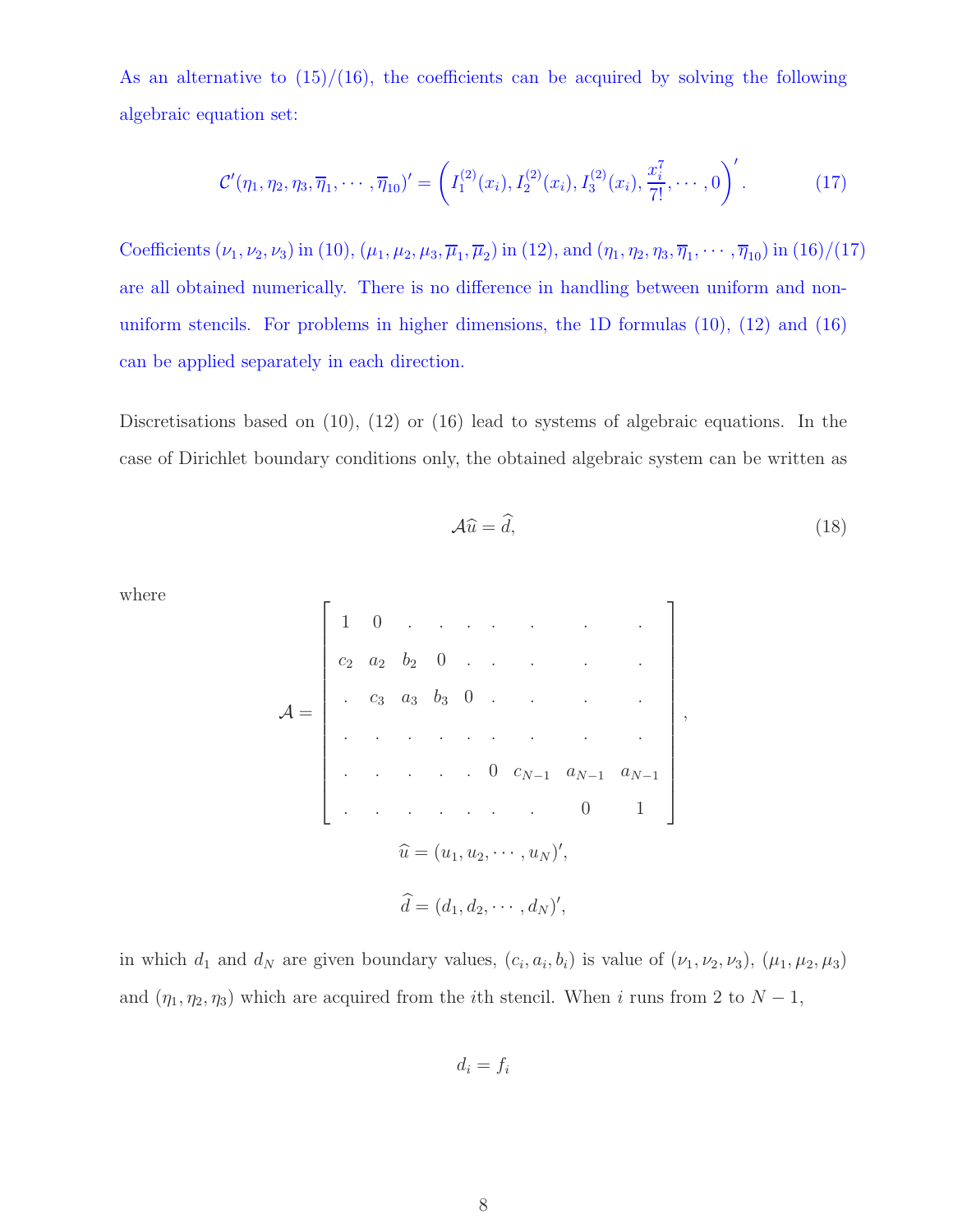for classical stencils,

$$
d_i = f_i - \overline{\eta}_1 f_{i-1} - \overline{\eta}_2 f_{i+1}
$$

for compact IRBF stencils and

$$
d_i = f_i - \overline{\eta}_1 f_{i-1} - \overline{\eta}_2 f_{i+1} + \dots - \overline{\eta}_9 \frac{d^4 f_{i-1}}{dx^4} - \overline{\eta}_{10} \frac{d^4 f_{i+1}}{dx^4}
$$

for the proposed CIRBF stencils.

Equations in system (18) can be rewritten in general form

$$
c_i u_{i-1} + a_i u_i + b_i u_{i+1} = d_i, \quad i = 1, 2, \cdots, N.
$$
\n(19)

For the first  $(i = 1)$  and last  $(i = N)$  equations, one has  $a_1 = 1$ ,  $b_1 = 0$  and  $c_1 = 0$ , and  $a_N = 1, b_N = 0$  and  $c_N = 0$ , respectively. The system (19) can be solved efficiently by the Thomas algorithm or the TDMA (TriDiagonal-Matrix Algorithm), which is based on two processes: forward substitution and backward substitution.

In the case of Dirichlet and Neumann boundary conditions, the last equation in (18) is replaced with expression for computing the first derivative of u at  $x = x_N$ .

### 2.2 Two dimensions

For simplicity, the proposed CIRBF stencils are presented in the solution of

$$
\frac{\partial^2 u}{\partial x^2} + \frac{\partial^2 u}{\partial y^2} = f(x, y), \quad x_A \le x \le x_B, \quad y_C \le y \le y_D,
$$
\n(20)

subjected to Dirichlet boundry conditions and defined on a rectangular domain that is disrectised by a set of  $N_x \times N_y$  points.

The stencil is made up of 5 nodes. Consider an interior node  $(i, j)$  (intersection between the *i*th horizontal and *j*th vertical grid lines). Its four neighbours are  $(i - 1, j)$ ,  $(i + 1, j)$ ,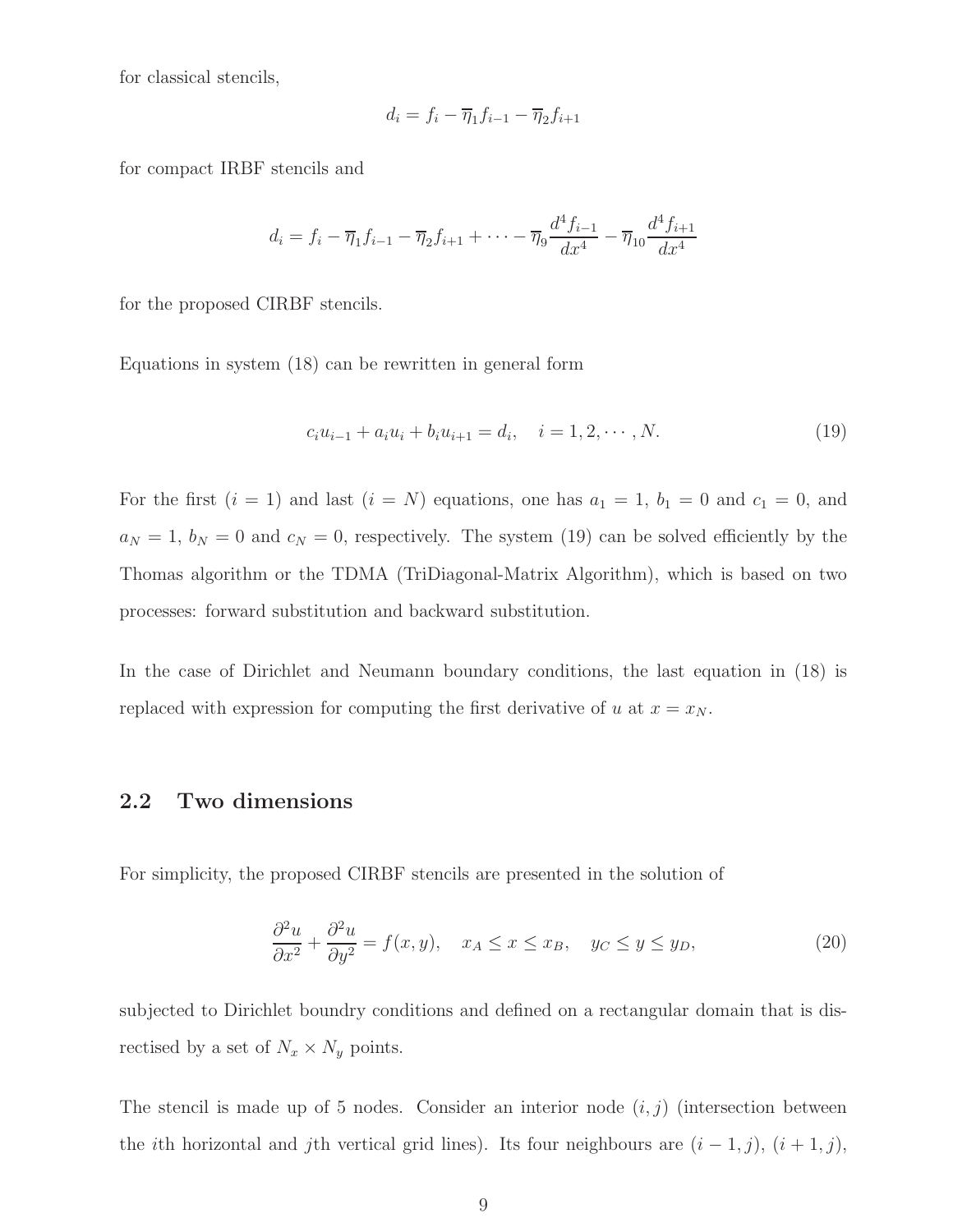$(i, j-1)$  and  $(i, j+1)$ . The IRBF approximation in the x and y directions are constructed on  $(x_{i-1}, x_i, x_{i+1})$  and  $(y_{j-1}, y_j, y_{j+1})$ , respectively by means of (16). This discretisation process leads to a set of algebraic equations:

$$
\frac{\partial^2 u_{i,j}}{\partial x^2} + \frac{\partial^2 u_{i,j}}{\partial y^2} = f_{i,j},\tag{21}
$$

where  $2 \le i \le N_x-1$  and  $2 \le j \le N_y-1$ . In (21),  $\partial^2 u_{i,j}/\partial x^2$  is a linear function of  $u_{i,j}$ ,  $u_{i-1,j}$ ,  $u_{i+1,j}, \partial^2 u_{i-1,j}/\partial x^2, \partial^2 u_{i+1,j}/\partial x^2, \dots, \partial^6 u_{i-1,j}/\partial x^6$  and  $\partial^6 u_{i+1,j}/\partial x^6$ , and  $\partial^2 u_{i,j}/\partial y^2$  a linear function of  $u_{i,j}$ ,  $u_{i,j-1}$ ,  $u_{i,j+1}$ ,  $\partial^2 u_{i,j-1}/\partial y^2$ ,  $\partial^2 u_{i,j+1}/\partial y^2$ , ...,  $\partial^6 u_{i,j-1}/\partial y^6$  and  $\partial^6 u_{i,j+1}/\partial y^6$ . The nodal derivative values here are unknown, and we employ a Picard-type iteration scheme to find their values. The solution procedure is described below:

- 1. Set nodal derivatives of the 2nd, 3rd, 4th, 5th and 6th orders of u along the grid lines to zero.
- 2. Solve the algebraic equation set derived from (21).
- 3. Relax the solution

$$
sol^{k} = \zeta sol^{k} + (1 - \zeta) sol^{k-1},
$$
\n(22)

where subscript  $k$  denotes a current iteration, "sol" a vector containing interior nodal values of u, and  $\zeta$  a relax factor  $(0 < \zeta \le 1)$ .

- 4. Compute the derivatives.
- 5. Compute Convergence Measure defined as the 2-norm ratio of the two vectors  $(\text{sol}^k$ sol $^{k-1}$ ) and sol<sup>k</sup>.
- 6. Check CM. If  $CM < 10^{-12}$ , stop the iteration and output the result. Otherwise, repeat from Step 2.

To compute the derivatives of 2nd, 3rd, 4th, 5th and 6th orders in Step 4, we employ a global one-dimensional IRBF approximation scheme. Along a horizontal grid line, the scheme is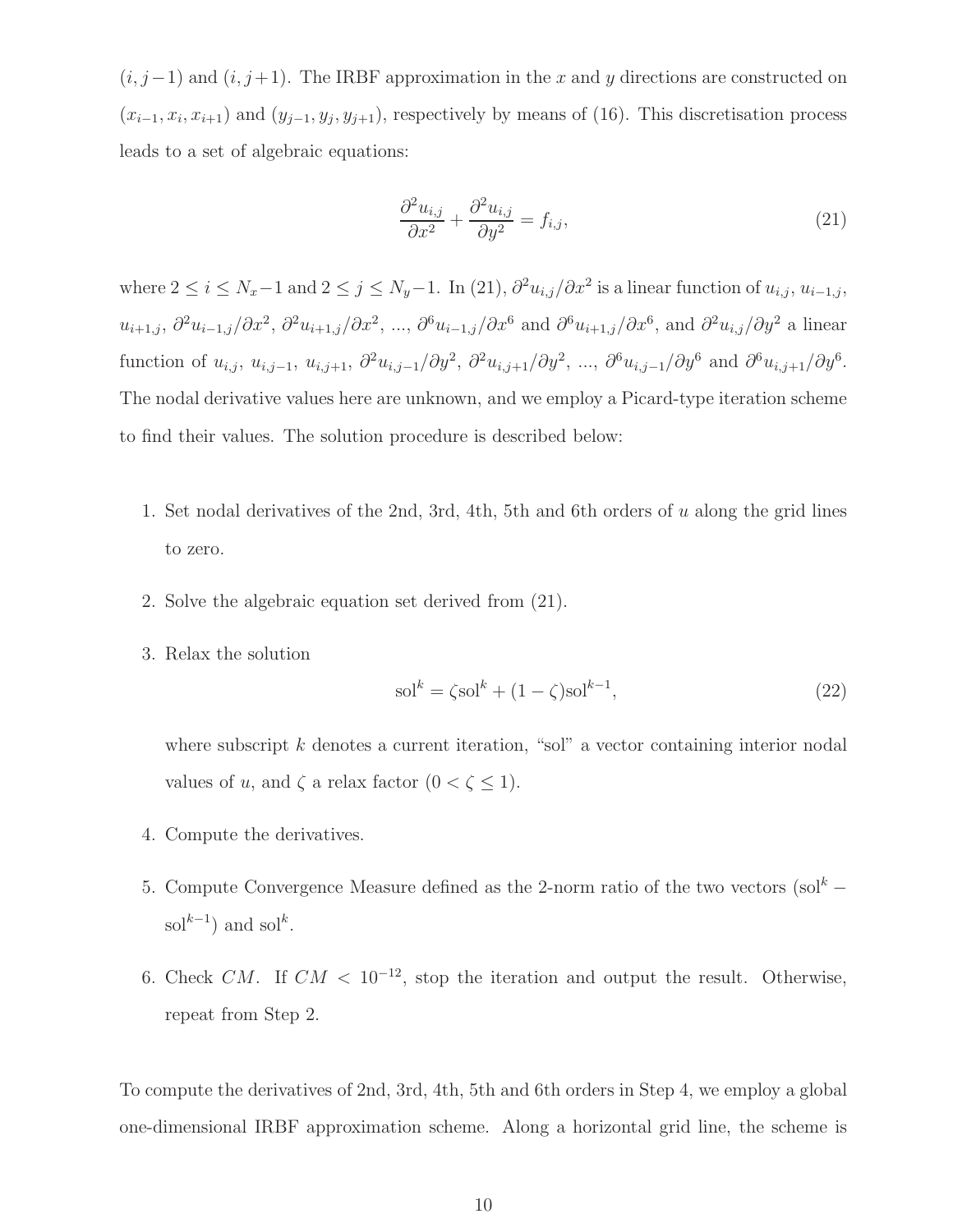based on

$$
\frac{\partial^q u(x)}{\partial x^q} = \sum_{i=1}^{N_x} w_i G_i(x) = \sum_{i=1}^{N_x} w_i I_i^{(q)}(x),\tag{23}
$$

$$
\frac{\partial^{q-1}u(x)}{\partial x^{q-1}} = \sum_{i=1}^{N_x} w_i I_i^{(q-1)}(x) + c_1,\tag{24}
$$

$$
\frac{\partial u(x)}{\partial x} = \sum_{i=1}^{N_x} w_i I_i^{(1)}(x) + c_1 \frac{x^{q-2}}{(q-2)!} + c_2 \frac{x^{q-3}}{(q-3)!} + \dots + c_{q-1},
$$
\n(25)

$$
u(x) = \sum_{i=1}^{N_x} w_i I_i^{(0)}(x) + c_1 \frac{x^{q-1}}{(q-1)!} + c_2 \frac{x^{q-2}}{(q-2)!} + \dots + c_{q-1} x + c_q, \tag{26}
$$

where  $N_x$  is the number of nodes on the grid line. The IRBF coefficients in (23)-(26) can be replaced with nodal values of u by solving the conversion system  $\hat{u} = \mathcal{C}\hat{w}$ , where

$$
\mathcal{C} = \begin{bmatrix} I_1^{(0)}(x_1), & I_2^{(0)}(x_1), & \cdots, & I_{N_x}^{(0)}(x_1), & \frac{x_1^{q-1}}{(q-1)!}, & \cdots, & x_1, & 1 \\ I_1^{(0)}(x_2), & I_2^{(0)}(x_2), & \cdots, & I_{N_x}^{(0)}(x_2), & \frac{x_2^{q-1}}{(q-1)!}, & \cdots, & x_2, & 1 \\ & \cdots & \cdots & \cdots & \cdots & \cdots \\ I_1^{(0)}(x_{N_x}), & I_2^{(0)}(x_{N_x}), & \cdots, & I_{N_x}^{(0)}(x_{N_x}), & \frac{x_{N_x}^{q-1}}{(q-1)!}, & \cdots, & x_{N_x}, & 1 \end{bmatrix},
$$
\n
$$
\widehat{u} = (u_1, u_2, \cdots, u_{N_x}, c_1, c_2, \cdots, c_q)'
$$

Derivatives of second order and higher can now be computed using nodal values of  $u$  on the grid line only. On the ith horizontal grid line, the expressions are

$$
\frac{\partial^2 u_{i,j}}{\partial x^2} = \left[ I_1^{(2)}(x_{i,j}), \cdots, I_{N_x}^{(2)}(x_{i,j}), \cdots \right] \mathcal{C}^{-1} \widehat{u},\tag{27}
$$

$$
\frac{\partial^3 u_{i,j}}{\partial x^3} = \left[ I_1^{(3)}(x_{i,j}), \cdots, I_{N_x}^{(3)}(x_{i,j}), \cdots \right] \mathcal{C}^{-1}\widehat{u},\tag{28}
$$

$$
\cdots \quad \cdots \quad \cdots \tag{29}
$$

$$
\frac{\partial^6 u_{i,j}}{\partial x^6} = \left[ I_1^{(6)}(x_{i,j}), \cdots, I_{N_x}^{(6)}(x_{i,j}), \cdots \right] \mathcal{C}^{-1} \widehat{u},\tag{30}
$$

where  $j = (1, 2, \dots, N_x)$ . Expressions for computing derivatives on a vertical grid line can be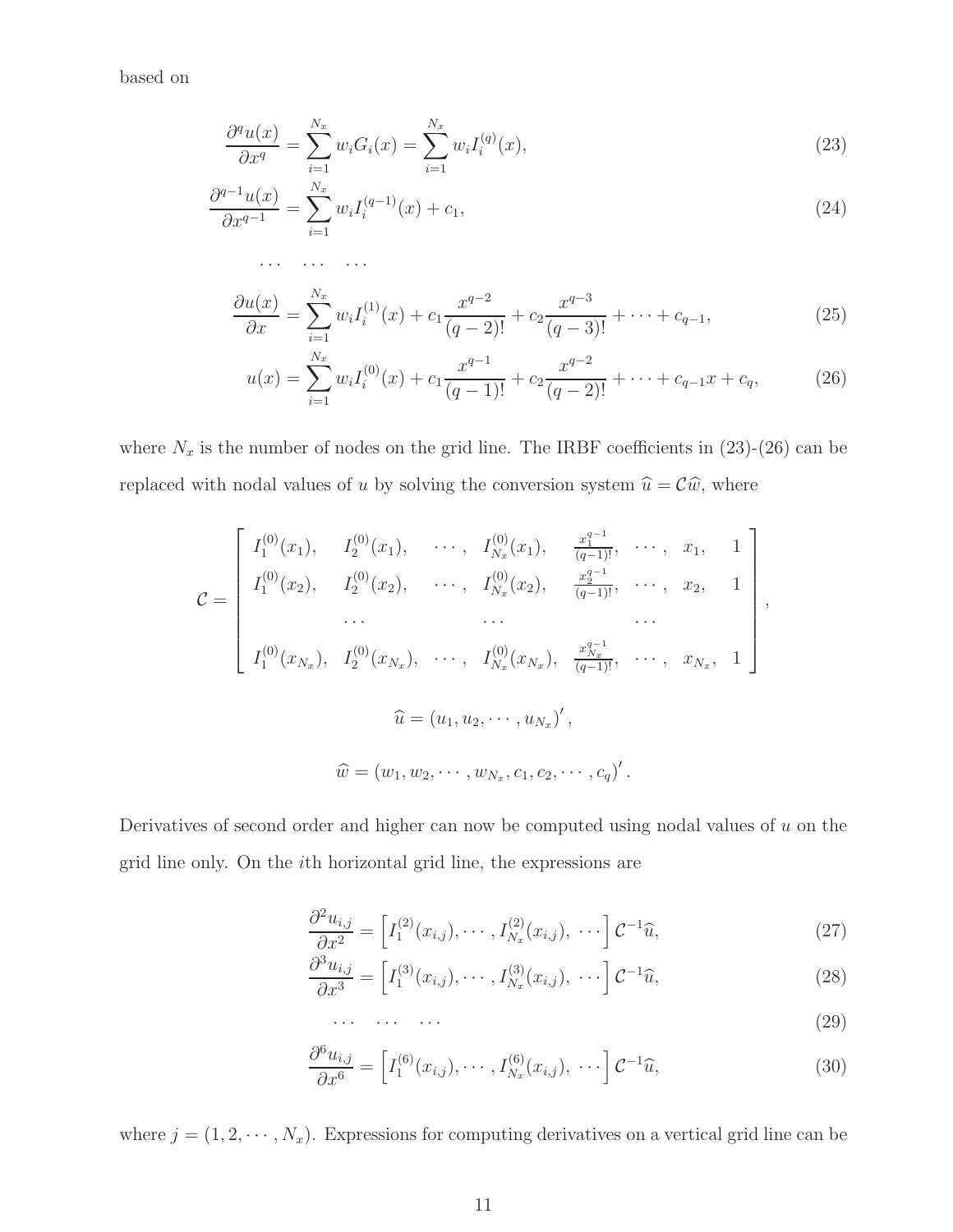acquired in a similar way. As in our previous works, the RBF width here is simply chosen as  $a_i = \beta_2 h$ . For non-rectangular domains,  $N_x$  and  $N_y$  become variable values. For the steady advection diffusion equation, the convection terms are taken to be the forcing function  $f(x)$ (i.e. the right-hand side of Poisson equation).

### 3 Implementation notes

The proposed stencils result in a sparse system matrix, which has 3 non-zero entries per row (tri-diagonal) for 1D problems and 5 non-zero entries per row (sparse) for 2D problems. These algebraic systems can be solved in an efficient way. On the other hand, the proposed method involves a Picard-type iteration scheme to find derivative values at the two endnodes of the stencil. In addition, to achieve a high level of accuracy, the method needs to use extended precision arithmetic for computing the inverse of local conversion matrices in the IRBF formulation. In this study, the matrix inverse is computed with 32 digits of precision, and the computations of other tasks such as forming the conversion matrix, computing derivatives, solving the final system of algebraic equations are all carried out with standard double precision. It was observed that the total CPU times used by our Matlab code for finding the IRBF coefficients in (15) and (17) were small: 0.028161 seconds and 0.022366 seconds, respectively, where the computations were carried out using function vpa on a Laptop with an CPU Intel(R)  $Core(TM)$  i7-7660U 2.50GHz 2.50GHz. For the region discretised with a uniform grid, one needs to compute the matrix inversion on only one stencil, and the obtained results are then used for other stencils and for every iterative step. They can be taken as a preprocessing step. Also, the final system matrix stays the same during the iteration process. For non-linear problems, an iteration scheme is needed for any numerical method, and the computation of derivatives in the present formulation is simply embedded in those iterative steps without extra loop required.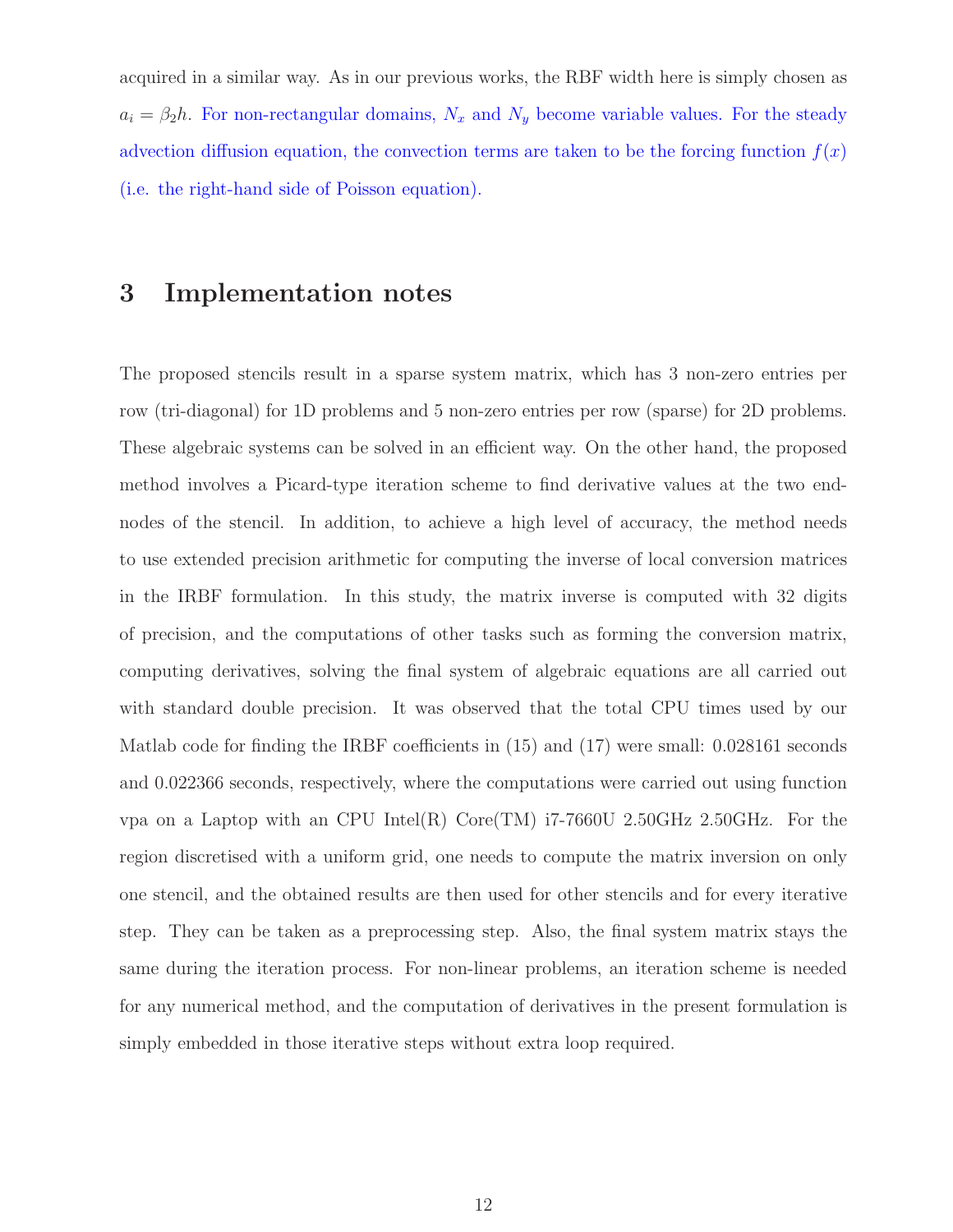# 4 Numerical results

The solution accuracy is measured in the form of relative  $L_2$ -norm

$$
N_e = \frac{\sum_{i=1}^{N} (u_i - u_i^e)^2}{\sum_{i=1}^{N} (u_i^e)^2},
$$
\n(31)

where  $u$  and  $u^e$  are the approximate and exact solutions, respectively. For the RBF width, we take  $a_i = \beta h$ , where  $\beta$  is a positive scaler and h is the size of the grid.

### 4.1 1D problems

#### 4.1.1 Steady diffusion equation

The proposed method is first verified in

$$
\frac{d^2u}{dx^2} = -(9975\sin(100x) + 1000\cos(100x))\exp(-5x), \quad 0 \le x \le 1,
$$
 (32)

whose exact solution is  $u^e(x) = \sin(100x) \exp(-5x)$  (Figure 1).

Uniform grids: For an RBF solution, one can also control its accuracy through the width of RBFs. The effects of grid size and RBF width on the solution accuracy are both studied here. Results concerning grid size adaptability together with those by some other techniques are shown in Figure 2. To study the grid-size effect carefully, the number of nodes is increased in small increments of 2. It can be seen that the proposed method yields a very fast convergence, apparently as  $O(h^{13.55})$  which is much higher than  $O(h^{1.87})$  of the finite difference (FD),  $O(h^{4.07})$  of the compact FD [29], and  $O(h^{4.23})$  of the compact IRBF [25] methods. Figure 3 displays the effect of the RBF width, measured through  $\beta$ , on the solution accuracy. It can be seen that varying  $\beta$  can also improve the solution accuracy.

For the case of Dirichlet-Neumann boundary conditions, high rates of convergence are also obtained as shown in Figure 4. A rate of 13.94 is achieved using  $\beta = 3$ . However, their levels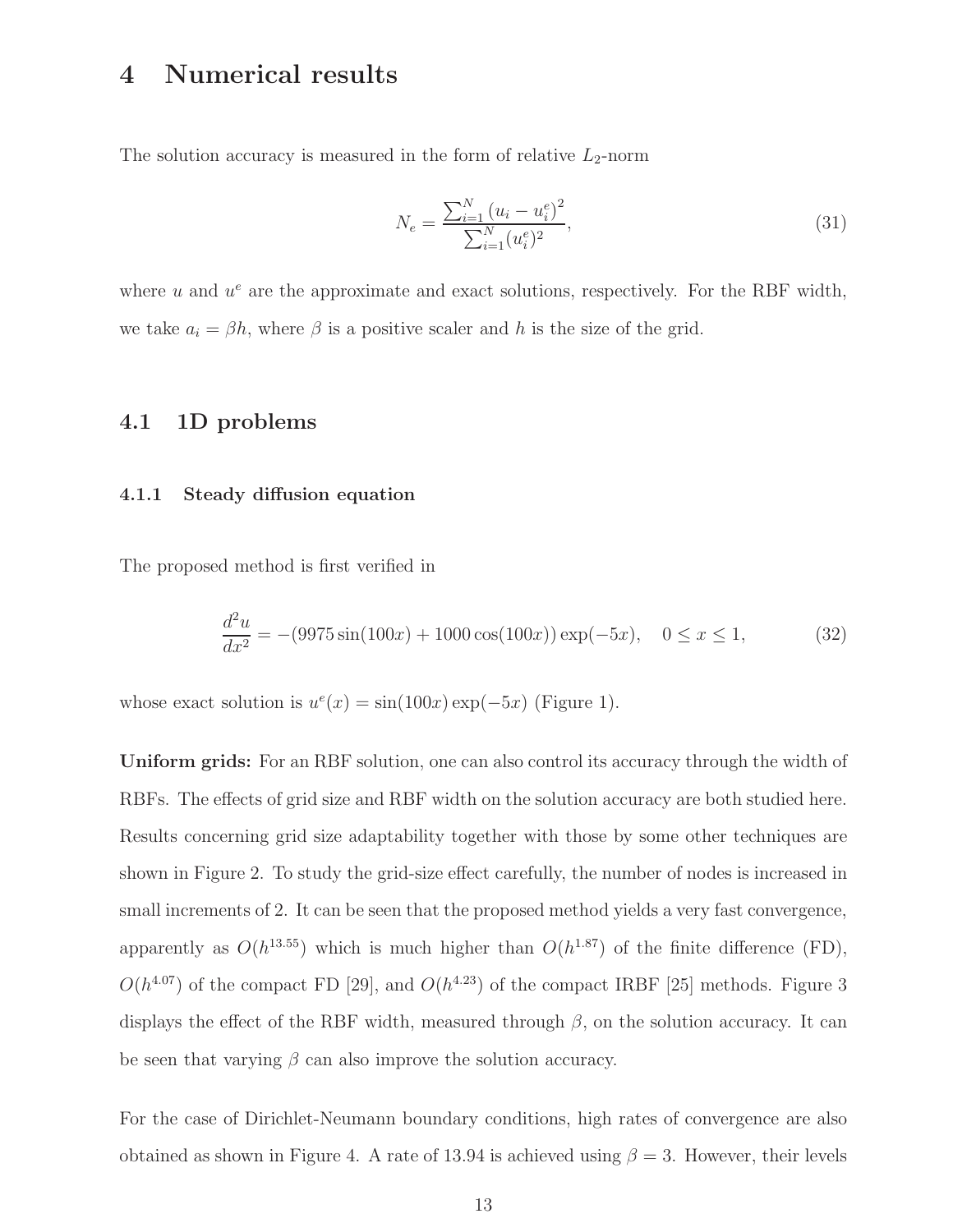of accuracy are lower when comparing to the case of Dirichlet-Dirichlet boundary conditions.

Non-uniform grids: Such grids are generated here using

$$
x_i = \frac{1}{2} + \alpha \sinh\left(\eta \left(1 - \frac{i-1}{N-1}\right) + \theta \frac{i-1}{N-1}\right),\tag{33}
$$

where  $\alpha$  is a given number,  $i = (1, 2, \dots, N)$ , N the number of grid nodes,  $\eta = \sinh^{-1}(-1/2\alpha)$ and  $\theta = \sinh^{-1}(1/2\alpha)$ . This transformation produces the points that are concentrated near  $x = 1/2$ . The smaller the value of  $\alpha$  the more non-uniform the grid will be. We consider 3 values  $\alpha = (2, 1/2, 1/3)$  employed with the same value of  $\beta$  ( $\beta = 3$ ). Grids are generated with small increments of 2:  $N = (35, 37, \dots, 161)$  to study the effect of grid size on accuracy. The solution converges as  $O(h^{12.35})$  for  $\alpha = 2$ ,  $O(h^{13.47})$  for  $\alpha = 1/2$ , and  $O(h^{13.35})$  for  $\alpha = 1/3$ , where  $h = (x_B - x_A)/(N - 1) = 1/(N - 1)$  - the average grid size (Figure 5).

#### 4.1.2 Steady advection-diffusion equation

We solve the steady constant-velocity advection diffusion equation

$$
-\frac{d^2u}{dx^2} + \lambda \frac{du}{dx} = 0, \quad 0 \le x \le 1,
$$
\n(34)

with boundary conditions:  $u(0) = 0$  and  $u(1) = 1$ . The exact solution to this problem is  $u^e(x) = (1 - \exp(\lambda x))/(1 - \exp(\lambda))$ . Four different numerical schemes, namely the upwind differencing (UDS), central differencing (CDS), high-order compact differencing (cFDM) [30] and proposed CIRBFs, are employed. Results for  $\lambda = 50$  are shown in Figure 6. The numerical solution converges apparently as  $O(h^{1.34})$  for UDS,  $O(h^{1.77})$  for CDS,  $O(h^{3.70})$ for cFDM and  $O(h^{10.20})$  for the proposed method. In addition to the achievement of much greater accuracy, Figure 7 shows that the proposed method has the ability to suppress spurious numerical oscillations that arise in CDS.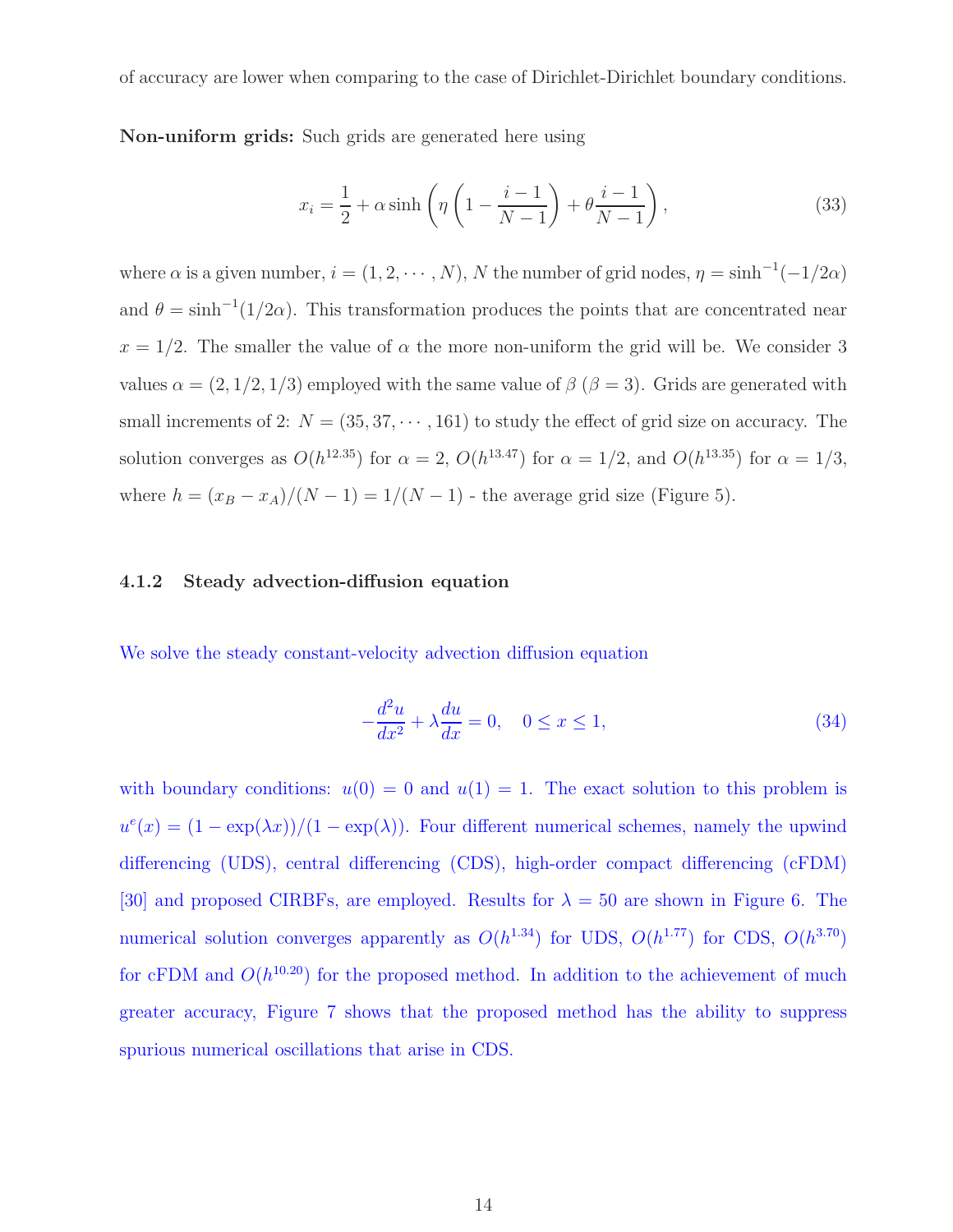### 4.2 2D problems

Both linear and nonlinear problems, and both rectangular and non-rectangular domains are considered to verify the proposed method.

#### 4.2.1 Rectangular domain

The PDE is chosen as

$$
\frac{\partial^2 u}{\partial x^2} + \frac{\partial^2 u}{\partial y^2} = 4(1 - \pi^2)\sin(2\pi x)\sinh(2y) + 16(1 - \pi^2)\cosh(4x)\cos(4\pi y),\tag{35}
$$

defined on  $-1/2 \le x, y \le 1/2$  and subjected to the Dirichlet boundary conditions. The exact solution to this problem is

$$
u^{(e)}(x,y) = \sin(2\pi x)\sinh(2y) + \cosh(4x)\cos(4\pi y),
$$

from which boundary values of u can be derived. A global one-dimensional IRBF approximation scheme with  $q = 6$  is employed to compute the derivatives of second order and higher along the grid lines. In comparison with 1D problems, there is one extra parameter here: the RBF width (a) used on the grid lines, which is measured through  $\beta_2$  $(a = \beta_2 h)$ . To carefully study the effect of grid size, grids with small increments are employed:  $(11 \times 11, 13 \times 13, \dots, 41 \times 41)$ . For a grid of  $21 \times 21, \beta = 1$  and  $\beta_2 = 1$ , the convergence behaviour of the Picard iteration scheme is shown in Figure 8. To reach  $CM = 10^{-12}$ , the scheme requires 41, 55, 78, 123 and 259 iteration steps for  $\zeta = 1$ ,  $\zeta = 0.8$ ,  $\zeta = 0.6$ ,  $\zeta = 0.4$ and  $\zeta = 0.2$ , respectively. A larger value of  $\zeta$  yields a faster convergence. Convergence rates of the solution with respect to the grid size for several values of  $\beta_2$  are shown in Figure 9. The proposed method achieves a convergence of  $O(h^{7.34})$  for  $\beta_2 = 1$ ,  $O(h^{8.46})$  for  $\beta_2 = 3$ and  $O(h^{9.26})$  for  $\beta_2 = 5$ . It is noted that a high rate of convergence is achieved with a simple choice of the RBF width/shape-parameter  $(a_i = h)$ . Figure 10 shows a comparison of convergence rates of different numerical methods. The proposed method  $(O(h<sup>9.26</sup>))$  clearly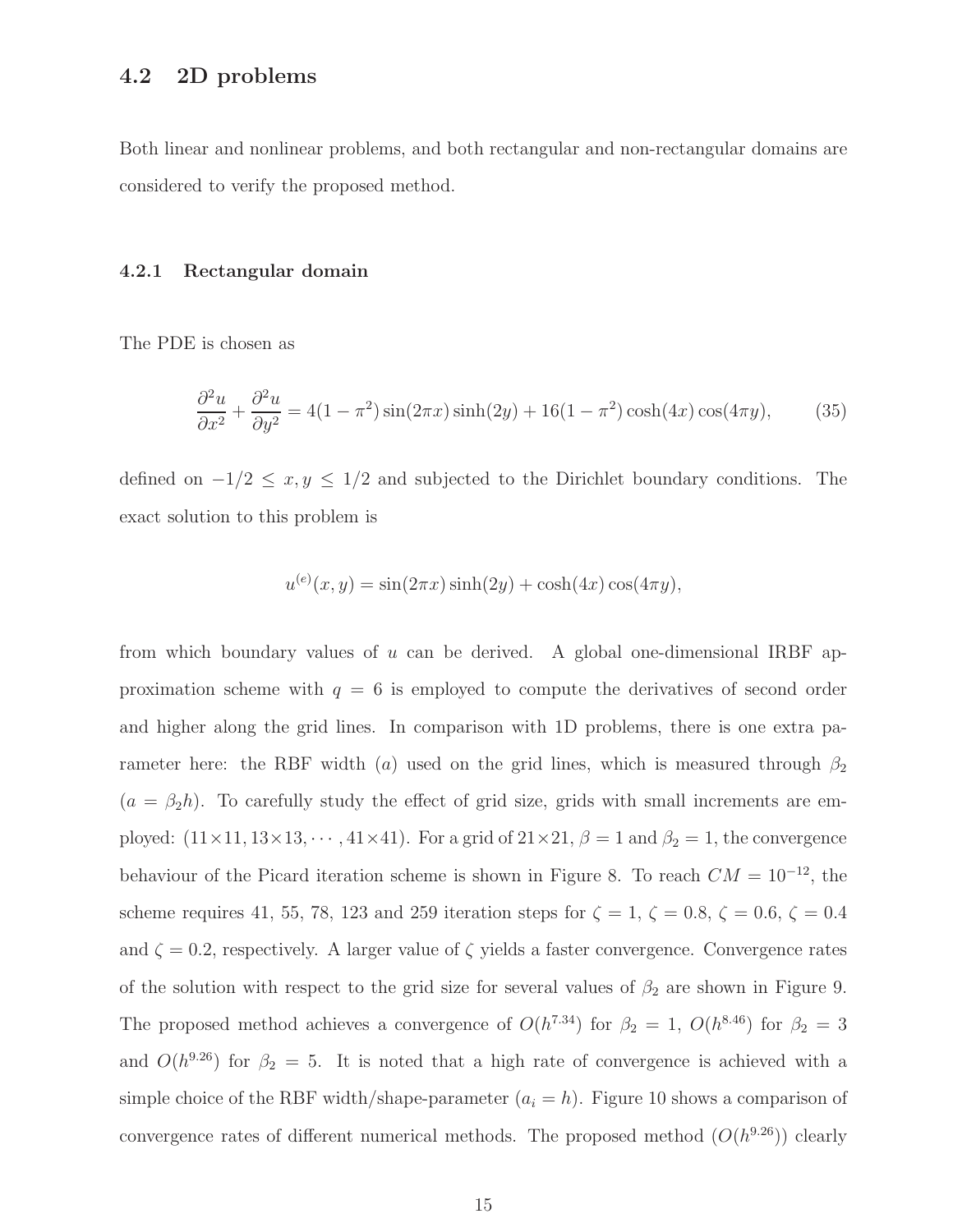outperforms the central differences  $(O(h^{1.87}))$  and the compact IRBF method  $(O(h^{3.94}))$  [25].

#### 4.2.2 Non-rectangular domain

Consider a concentric annulus as shown in Figure 11, where an inner circle is of radius R and an outer square is of side length L. Here, we take  $R/L = 0.125$ . The domain is simply discretised using a Cartesian grid of density  $N_x \times N_y$ . Grid nodes inside the physical domain are taken to be interior grid nodes, except those that are within a small distance of  $h/6$  to the inner boundary. Boundary points are generated from the intersection of the grid lines and the boundaries.

The PDE chosen is also Poisson equation with its exact solution being

$$
u^{e}(x, y) = e^{-(x - 0.25)^{2} - (y - 0.5)^{2}} \sin \pi x \cos 2\pi y,
$$
\n(36)

from which one can derive its forcing function  $f(x, y)$  and boundary conditions. A global one-dimensional IRBF approximation scheme with  $q = 6$  is employed to compute derivatives of second order and higher on the grid lines. Value of  $\beta$  is simply set to 1.

The convergence behaviour of the Picard scheme for a grid of  $18 \times 18$  and  $\beta_2 = 1$  is shown in Figure 12, where all derivative values are set to zero at the first iteration step. It can be seen that CM is consistently reduced with the number of iteration steps. To reach  $CM < 10^{-12}$ , the scheme only requires 74, 102, 160 and 333 iteration steps for  $\zeta = 0.8$ ,  $\zeta = 0.6$ ,  $\zeta = 0.4$ and  $\zeta = 0.2$ , respectively. The larger the value of  $\alpha$  the faster the convergence will be.

To study the grid size effect carefully, the number of nodes in each direction is increased in small increments of 2:  $(10 \times 10, 12 \times 12, \dots, 50 \times 50)$ . Results concerning the dependence of solution accuracy on grid size for several values of  $\beta_2$  are shown in Figure 13. It can be seen that the error is consistently reduced at small values of  $h$ . The proposed method achieves a convergence of  $O(h^{7.85})$  for  $\beta = 0.1$ ,  $O(h^{8.22})$  for  $\beta = 0.5$  and  $O(h^{9.02})$  for  $\beta = 1$ . As in the case of rectangular domains, a high rate of convergence is achieved here with a simple choice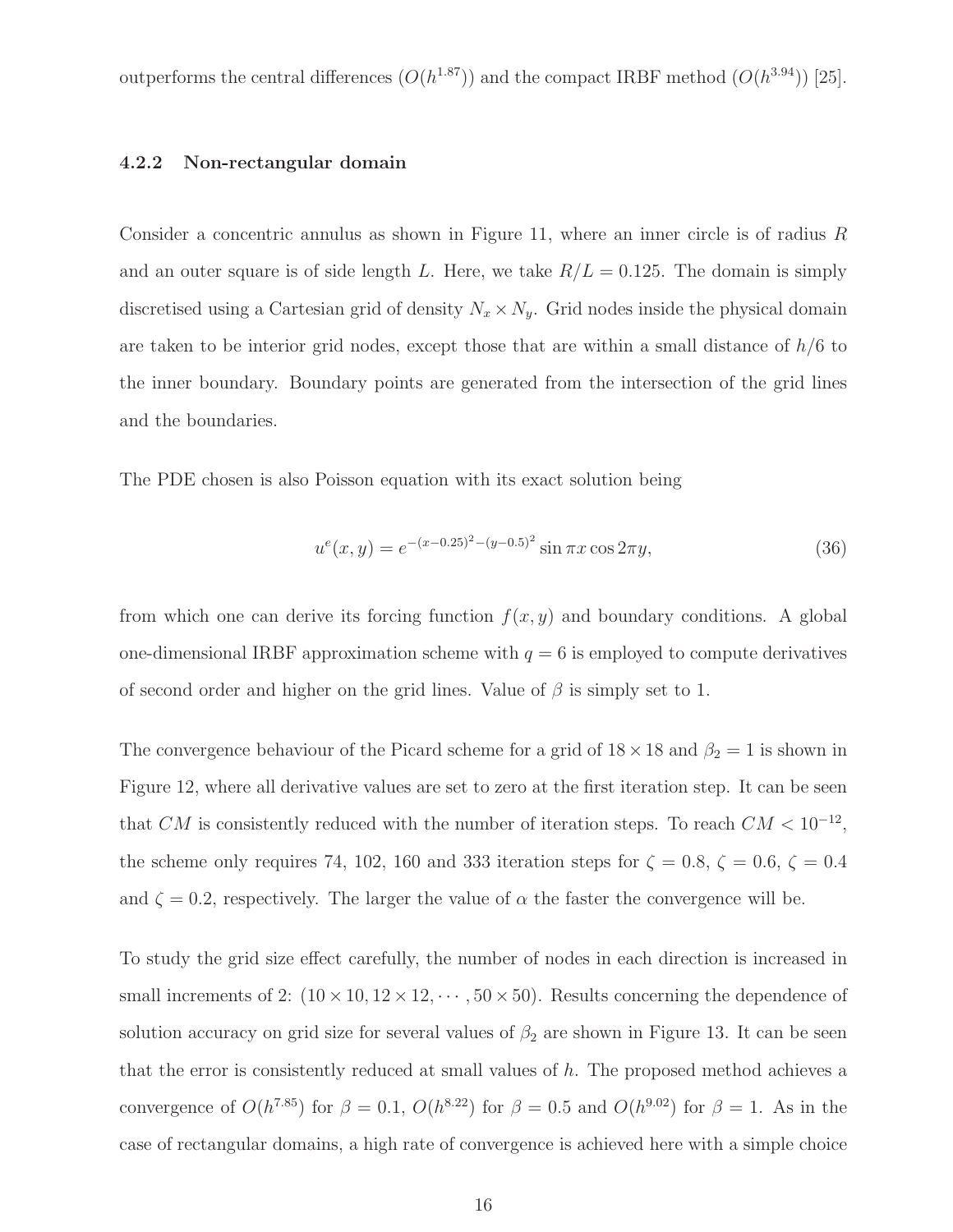of the RBF width/shape-parameter  $(a_i = h)$ .

#### 4.2.3 Natural convection in annulus domain

The dimensionless governing equations for 2D steady-state buoyancy-driven flows can be written in terms of the streamfunction  $\psi$ , vorticity  $\omega$  and temperature T as

$$
\frac{\partial^2 \psi}{\partial x^2} + \frac{\partial^2 \psi}{\partial y^2} = \omega,\tag{37}
$$

$$
\frac{\partial^2 \omega}{\partial x^2} + \frac{\partial^2 \omega}{\partial y^2} = \sqrt{\frac{Ra}{Pr}} \left( u \frac{\partial \omega}{\partial x} + v \frac{\partial \omega}{\partial y} \right) + \sqrt{\frac{Ra}{Pr}} \frac{\partial T}{\partial x},\tag{38}
$$

$$
\frac{\partial^2 T}{\partial x^2} + \frac{\partial^2 T}{\partial y^2} = \sqrt{RaPr} \left( u \frac{\partial T}{\partial x} + v \frac{\partial T}{\partial y} \right),\tag{39}
$$

where u and v are the x and y components of the velocity vector, which are defined by

$$
u = \frac{\partial \psi}{\partial y}, \quad v = -\frac{\partial \psi}{\partial x},
$$

and Pr and Ra are the Prandtl and Rayleigh numbers defined as  $Pr = \nu/\alpha$  and Ra = γg $\Delta TL^3/\alpha \nu$ , respectively in which  $\nu$  is the kinematic viscosity,  $\alpha$  the thermal diffusivity,  $\gamma$  the thermal expansion coefficient, g the gravity, and L and  $\Delta T$  the characteristic length and temperature difference, respectively. In this dimensionless scheme, the velocity scale is taken as  $U = \sqrt{gL\gamma\Delta T}$  for the purpose of balancing the buoyancy and inertial forces.

Consider natural convection in a concentric annulus between a heated inner circular cylinder of radius R and a cooled square enclosure of side length  $L$  (Figure 11). Simulations with  $R/L = 0.2$  and  $Pr = 0.71$  are carried out on three uniform Cartesian grids, namely  $32 \times 32$ ,  $36 \times 36$  and  $40 \times 40$ , for a wide range of  $Ra$ ,  $(10^4, 10^5, 10^6)$ .

For (37), due to the flow symmetry, the streamfunction  $\psi$  is set to zero on both the inner and outer boundaries. For  $(39)$ , the temperature T is set to 1 on the inner boundary and 0 on the outer boundary.

For (38), the boundary conditions are derived from (37). On the outer, (37) reduces to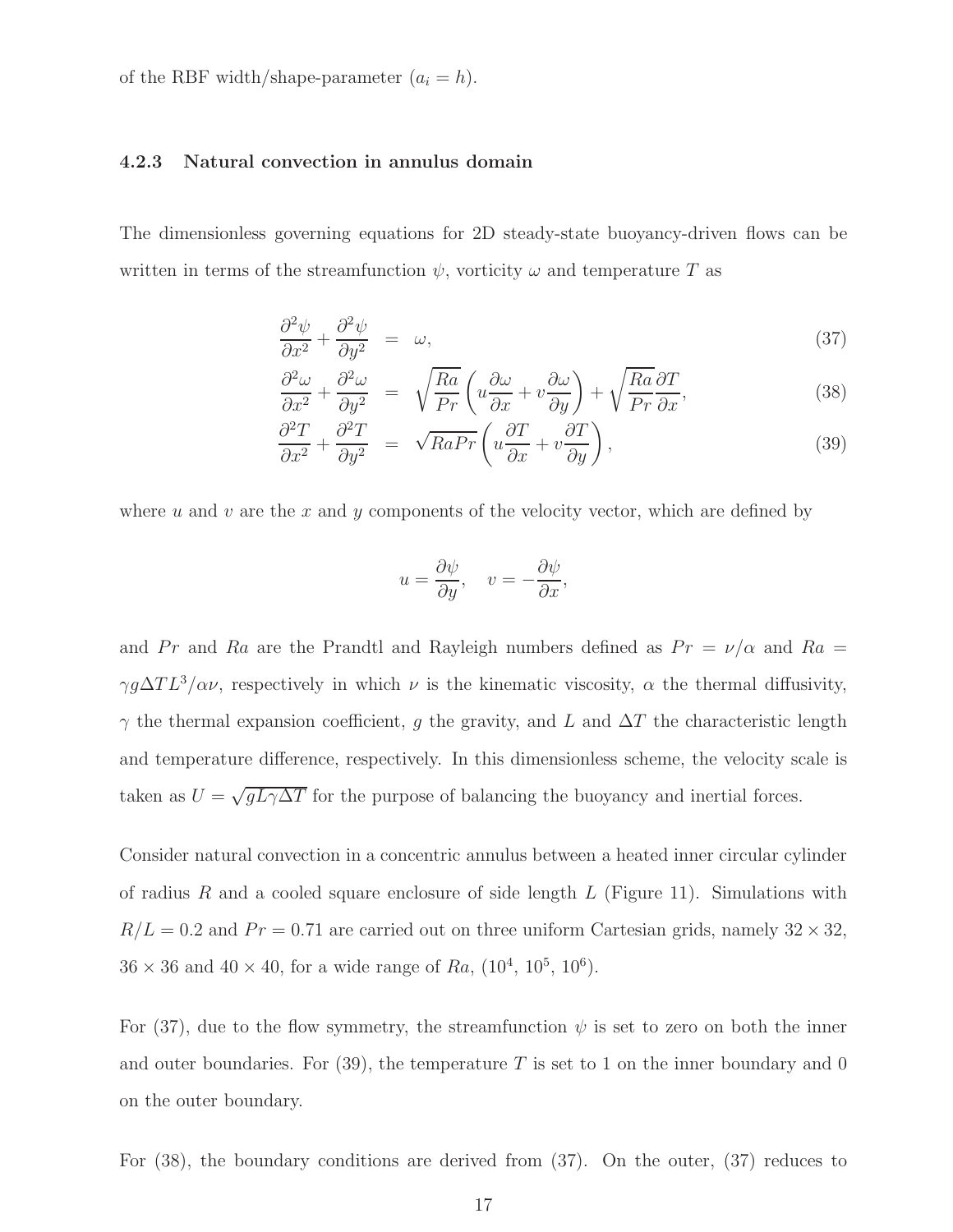$\omega = \frac{\partial^2 \psi}{\partial x^2}$  on  $x = -\frac{L}{2}$  and  $x = \frac{L}{2}$ , and  $\omega = \frac{\partial^2 \psi}{\partial y^2}$  on  $y = -\frac{L}{2}$  and  $y = \frac{L}{2}$ . On the inner, we utilise analytic formulas proposed in [31], i.e.

$$
\omega = \left[1 + \left(\frac{y}{x}\right)^2\right] \frac{\partial^2 \psi}{\partial x^2} \tag{40}
$$

for boundary points that lie on the x-grid lines, and

$$
\omega = \left[1 + \left(\frac{x}{y}\right)^2\right] \frac{\partial^2 \psi}{\partial y^2} \tag{41}
$$

for boundary points that lie on the y-grid lines.

The solution procedure can be summarised as follows

- 1. Guess initial values of the streamfunction, vorticity and temperature fields. For the Stokes flow  $(Ra = 0)$ , the simulation starts from rest. For  $Ra > 0$ , the solution at the lower and nearest Ra is taken as an initial guess.
- 2. Discretise equations (37)-(39), where the RHSs are taken to be forcing functions (the right-hand side of Poisson equation). It is noted that the three equations have the same system matrix.
- 3. Solve (39) for interior nodal values of T.
- 4. Relax the temperature field according to (22).
- 5. Compute the 1st-, 2nd-, 3rd-, 4th-, 5th- and 6th-order derivatives of T on the grid lines.
- 6. Solve (37) for interior nodal values of  $\psi$ .
- 7. Relax the streamfunction field.
- 8. Compute the 1st-, 2nd-, 3rd-, 4th-, 5th- and 6th-order derivatives of  $\psi$  on the grid lines.
- 9. Derive a computational boundary condition for  $\omega$ .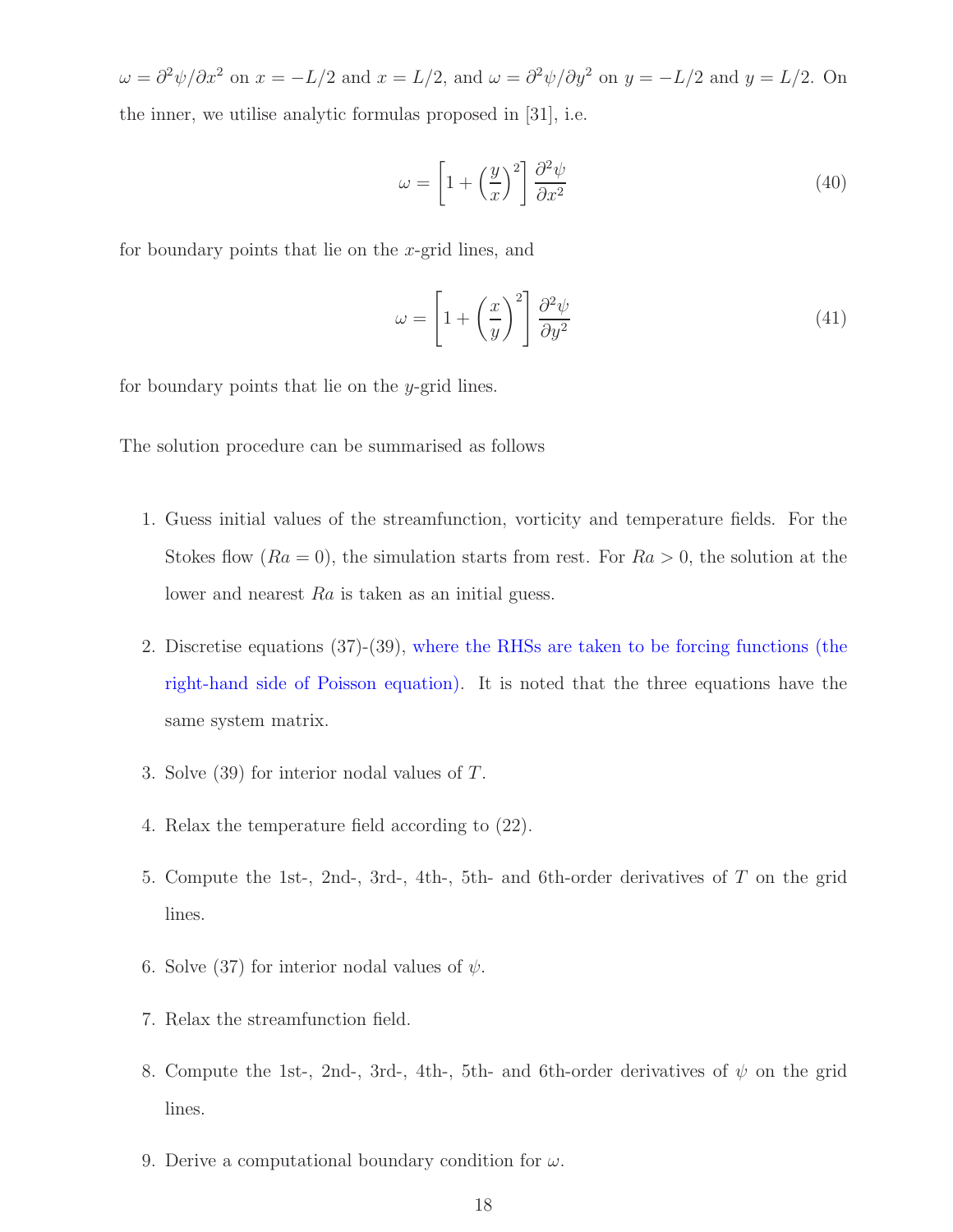- 10. Solve (38) for interior nodal values of  $\omega$ .
- 11. Relax the vorticity field.
- 12. Compute the 1st-, 2nd-, 3rd-, 4th-, 5th- and 6th-order derivatives of  $\omega$  on the grid lines.
- 13. Compute CM, where "sol" is composed of nodal values of T,  $\psi$  and  $\omega$ .
- 14. Check  $CM < 10^{-12}$ . If it is not satisfied, repeat from Step 3.
- 15. Otherwise, stop the calculation and output the results.

For this problem, value of  $\beta$  and  $\beta_2$  are simply set to 1. In Step 9, following [31], a global onedimensional IRBF approximation scheme with  $q = 2$  is employed to estimate the vorticity boundary conditions. The non-slip boundary conditions at the inner and outer boundaries (i.e.  $v_x = 0$  and  $v_y = 0$ ) lead to  $\partial \psi / \partial x = 0$  and  $\partial \psi / \partial y = 0$ . On the x-grid lines, the vorticity boundary conditions are estimated using (40), where boundary values  $\partial \psi / \partial x = 0$  are incorporated into the IRBF approximation of  $\partial^2 \psi / \partial x^2$  by means of integration constants. On the y-grid lines, the vorticity boundary conditions are estimated using  $(41)$ , where boundary values  $\partial \psi / \partial x = 0$  are incorporated into the IRBF approximation of  $\partial^2 \psi / \partial y^2$  by means of integration constants.

To be consistent with the boundary estimation, a global one-dimensional IRBF approximation scheme in Steps 5, 8 and 12 are also employed with  $q = 2$ . To compute the 3rd- and 4th-order derivatives, the 2nd-order derivatives are taken as functions, and to compute the 5rd- and 6th-order derivatives, the 4th-order derivatives are taken as functions.

The obtained results are presented in Figures 14 and 15, and Table 1. Results concerning the convergence behaviour of the Picard scheme for  $Ra = 10^4$ ,  $Ra = 10^5$  and  $Ra = 10^6$  on a grid of  $32 \times 32$  are shown in Figure 14, where the value CM is seen to reduce quite monotonically and a higher Ra case requires more iteration steps. Figure 15 presents contour plots of the streamfunction and temperature fields for  $Ra = 10^4$ ,  $Ra = 10^5$  and  $Ra = 10^6$  acquired from a coarse grid of  $32 \times 32$ . There are 21 lines whose value varies linearly in each contour plot.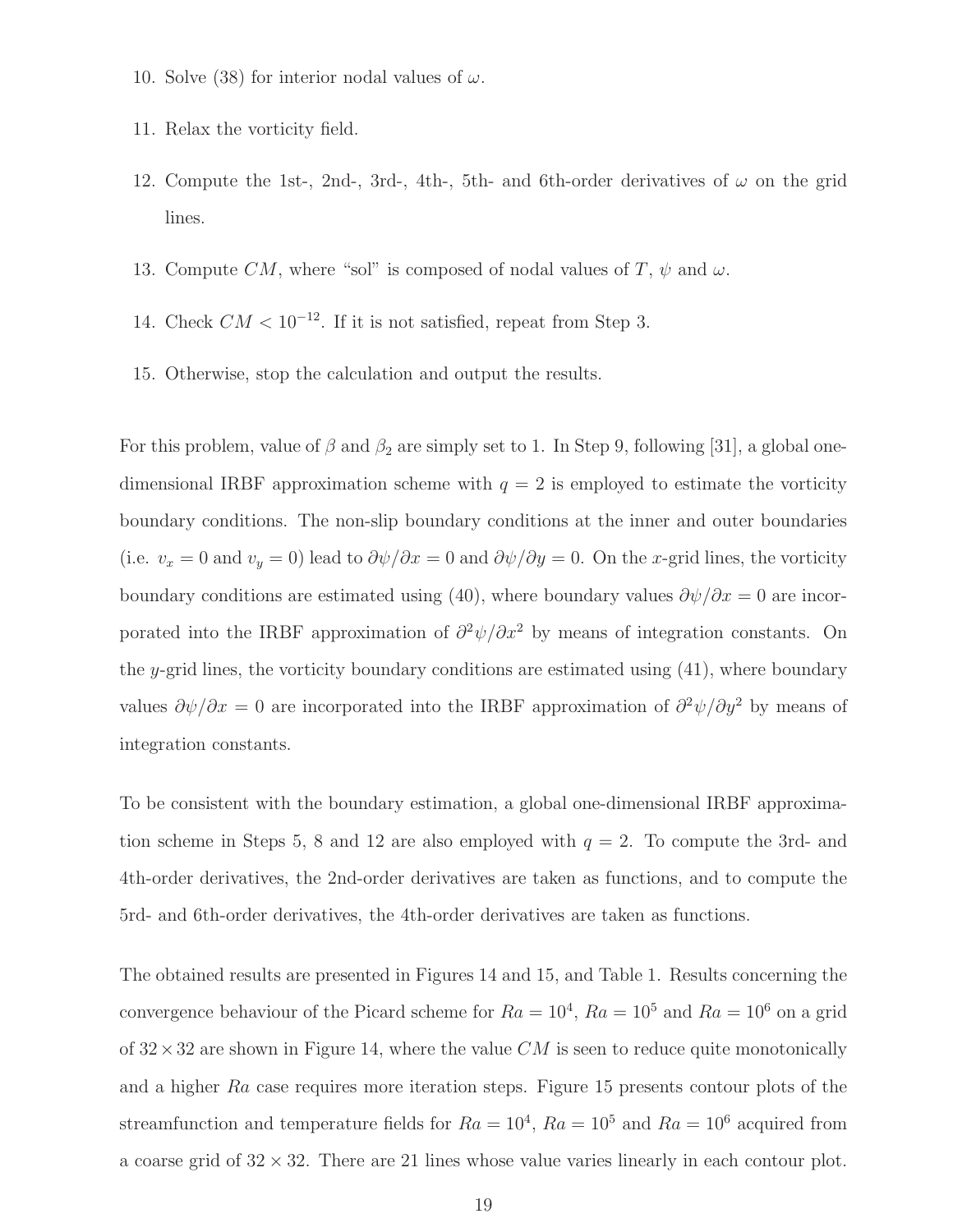The distributions look feasible when compared to those by the finite-volume method [32] and the differential-quadrature method [33]. The proposed method is able to capture thin boundary layers of the temperature field at high values of Ra using a relatively coarse grid. Table 1 displays estimated values of the average Nusselt number defined as

$$
\overline{N}_u = \frac{\overline{H}}{\kappa},\tag{42}
$$

where  $\overline{H} = -(\kappa/\Delta T) \oint \partial T/\partial n ds$ ,  $\kappa$  the thermal conductivity and  $\Delta T$  the temperature difference between the inner and outer boundaries. To compare with those in [32] and [33], where the computational domain is taken as one-half of the physical domain owing to the flow symmetry, the computed values of  $\overline{N}_u$  in the present work (Table 1) are divided by 2. Good agreement is achieved.

### 5 Concluding remarks

This paper presents a new Cartesian-grid-based RBF method, where the system matrix has only 3 non-zero entries per row (tridiagonal) for 1D problems and 5 non-zero entries per row (sparse) for 2D problems. A salient feature of the proposed method lies in the inclusion of nodal values of the 2nd-, 3rd-, 4th, 5th- and 6th-order derivatives in the RBF approximations. The method needs a Picard-type iteration scheme to compute the imposed derivatives and the use of higher-precision arithmetic to compute relatively-small conversion matrices. The proposed method is verified in linear and non-linear problems with rectangular and nonrectangular domains, and uniform and nonuniform grids. For non-linear problems, like other numerical techniques, the proposed method involves only one loop to solve the algebraic system. New compact approximations allow the order of grid convergence of 3-point stencils in 1D and 5-point stencils in 2D to be higher than 4. High rates of convergence are acquired even with a simple choice of the RBF-width/shape-parameter (the nodal-distance/grid-size taken as the RBF width). In the simulation of natural convection in an annulus domain, the flow behaviour is well captured using relatively-coarse grids.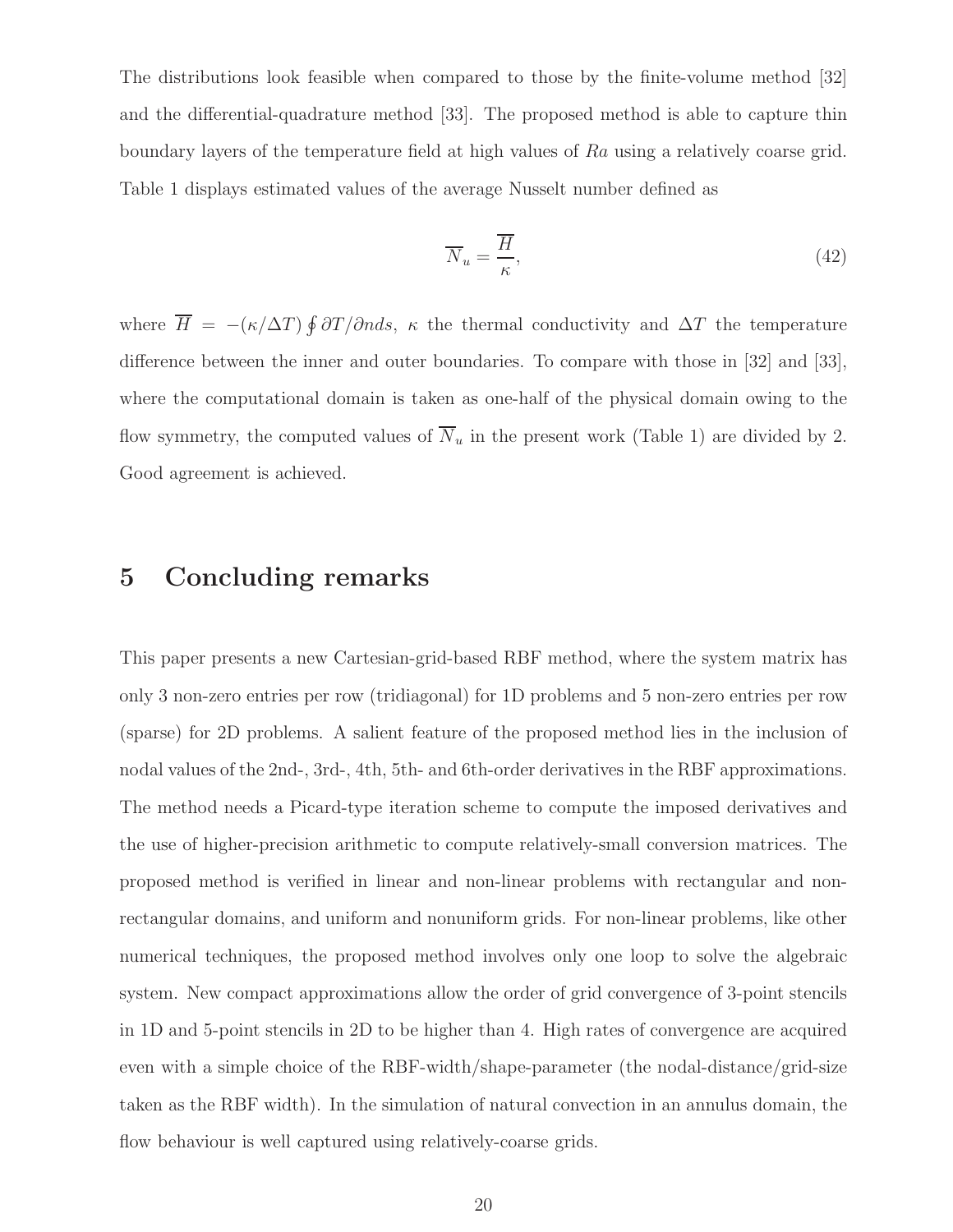# Appendix

The following are integrated basis functions derived from the multiquadric function by using Mathematica

$$
I_{i}^{(1)}(x) = \frac{(x-x_{i})}{3}A + \frac{a_{i}^{2}B}{6},
$$
\n
$$
I_{i}^{(2)}(x) = \left(\frac{-a_{i}^{2}}{3} + \frac{(x-x_{i})^{2}}{6}\right)A + \frac{a_{i}^{2}(x-x_{i})}{2}B,
$$
\n
$$
I_{i}^{(3)}(x) = \left(\frac{-13a_{i}^{2}(x-x_{i})}{48} + \frac{(x-x_{i})^{3}}{24}\right)A + \left(\frac{-a_{i}^{4}}{16} + \frac{a_{i}^{2}(x-x_{i})^{2}}{48}\right)B,
$$
\n
$$
I_{i}^{(4)}(x) = \left(\frac{a_{i}^{4}}{45} - \frac{83a_{i}^{2}(x-x_{i})^{2}}{720} + \frac{(x-x_{i})^{3}}{120}\right)A + \left(\frac{-3a_{i}^{4}(x-x_{i})}{48} + \frac{4a_{i}^{2}(x-x_{i})^{3}}{48}\right)B,
$$
\n
$$
I_{i}^{(5)}(x) = \left(\frac{113a_{i}^{4}(x-x_{i})}{5760} - \frac{97a_{i}^{2}(x-x_{i})^{2}}{2880} + \frac{(x-x_{i})^{5}}{20}\right)A + \left(\frac{a_{i}^{6}}{384} - \frac{3a_{i}^{4}(x-x_{i})^{2}}{96} + \frac{2a_{i}^{2}(x-x_{i})^{4}}{96}\right)B,
$$
\n
$$
I_{i}^{(6)}(x) = \left(\frac{-a_{i}^{6}}{1575} + \frac{593a_{i}^{4}(x-x_{i})^{2}}{67200} - \frac{253a_{i}^{2}(x-x_{i})^{4}}{33600} + \frac{(x-x_{i})^{6}}{36400}\right)A + \left(\frac{5a_{i}^{6}(x-x_{i})}{1920} - \frac{20a_{i}^{4}(x-x_{i})^{2}}{1920} + \frac{4327a_{i}^{4}(x-x_{i})^{4}}{1920}\right)B,
$$
\n
$$
I_{i}^{(7)}(x) = \left(\frac{-1873a_{i}^{6
$$

where 
$$
A = \sqrt{(x - x_i)^2 + a_i^2}
$$
 and  $B = \ln((x - x_i) + \sqrt{(x - x_i)^2 + a_i^2})$ .

# References

- 1. Liu GR. Mesh free methods: moving beyond the finite element method. 2nd ed. Boca Raton: CRC Press; 2018.
- 2. Shortley GH, Weller R. The numerical solution of Laplaces equation. J. Appl. Phys. 1938;9:334-348.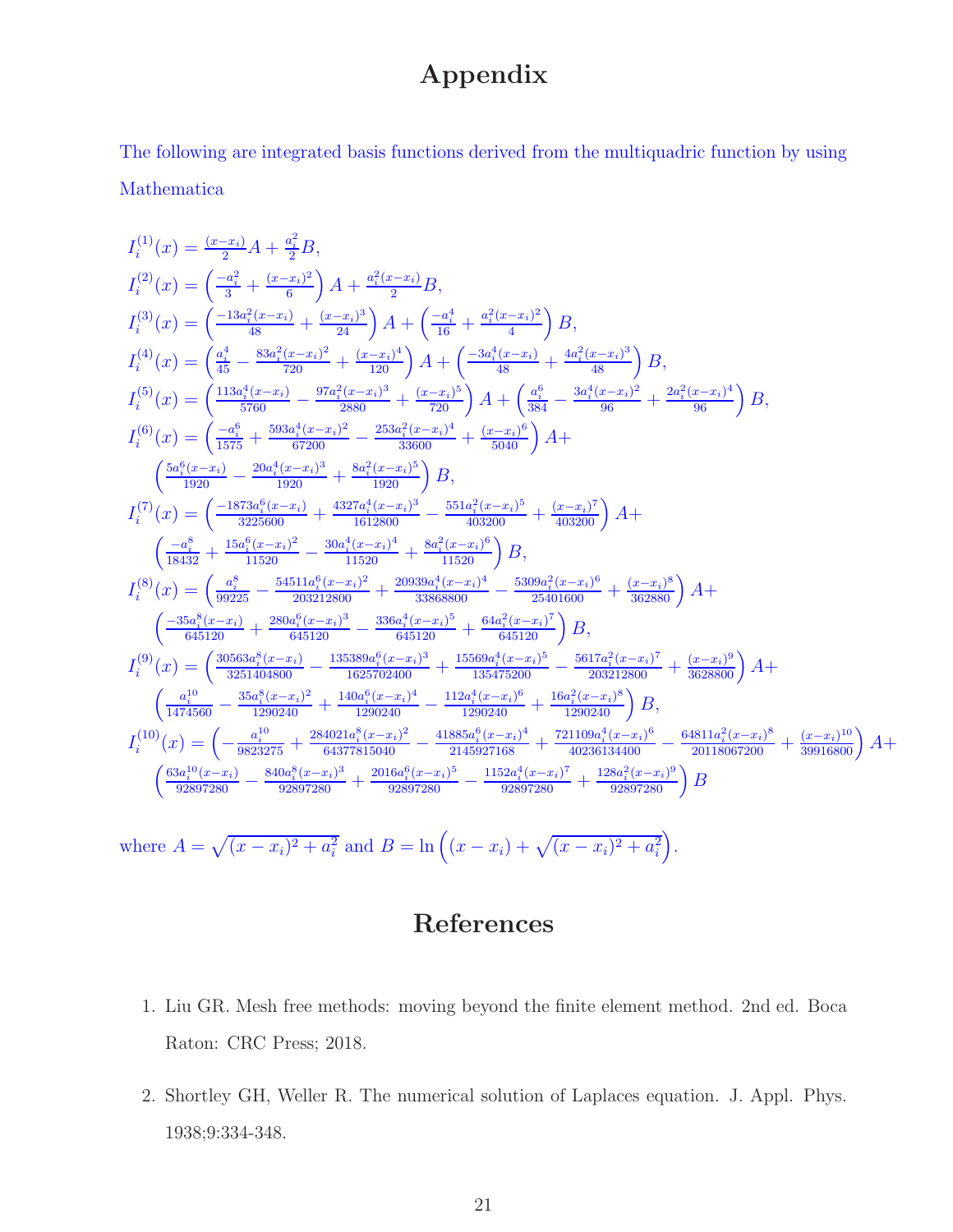- 3. Jomaa Z, Macaskill C. The embedded finite difference method for the Poisson equation in a domain with an irregular boundary and Dirichlet boundary conditions. Journal of Computational Physics 2005;202(2):488-506.
- 4. Johansen H, Colella P. A Cartesian grid embedded boundary method for poisson's equation on irregular domains. Journal of Computational Physics 1998;147(1):60-85.
- 5. Mai-Duy N, Tanner RI. Computing non-Newtonian fluid flow with radial basis function networks. International journal for numerical methods in fluids 2005;48(12):1309-1336;
- 6. Mai-Duy N, Tran-Cong T. A multidomain integrated-radial-basis-function collocation method for elliptic problems. Numerical Methods for Partial Differential Equations 2008;24(5):1301-1302.
- 7. Harris MF, Kassab AJ, Divo E. A shock-capturing meshless scheme using RBF blended interpolation and moving least squares. Engineering Analysis with Boundary Elements 2019;109:81-93.
- 8. Jankowska MA, Karageorghis A. Variable shape parameter Kansa RBF method for the solution of nonlinear boundary value problems. Engineering Analysis with Boundary Elements 2019;103:32-40.
- 9. Safarpoor M, Shirzadi A. A localized RBF-MLPG method for numerical study of heat and mass transfer equations in elliptic fins. Engineering Analysis with Boundary Elements 2019;98:35-45.
- 10. Dehghan M, Mohammadi V. Two-dimensional simulation of the damped Kuramoto-Sivashinsky equation via radial basis function-generated finite difference scheme combined with an exponential time discretization. Engineering Analysis with Boundary Elements 2019;107:168-184.
- 11. Mramor K, Vertnik R, Sarler B. Application of the local RBF collocation method to natural convection in a 3D cavity influenced by a magnetic field. Engineering Analysis with Boundary Elements 2020;116:1-13.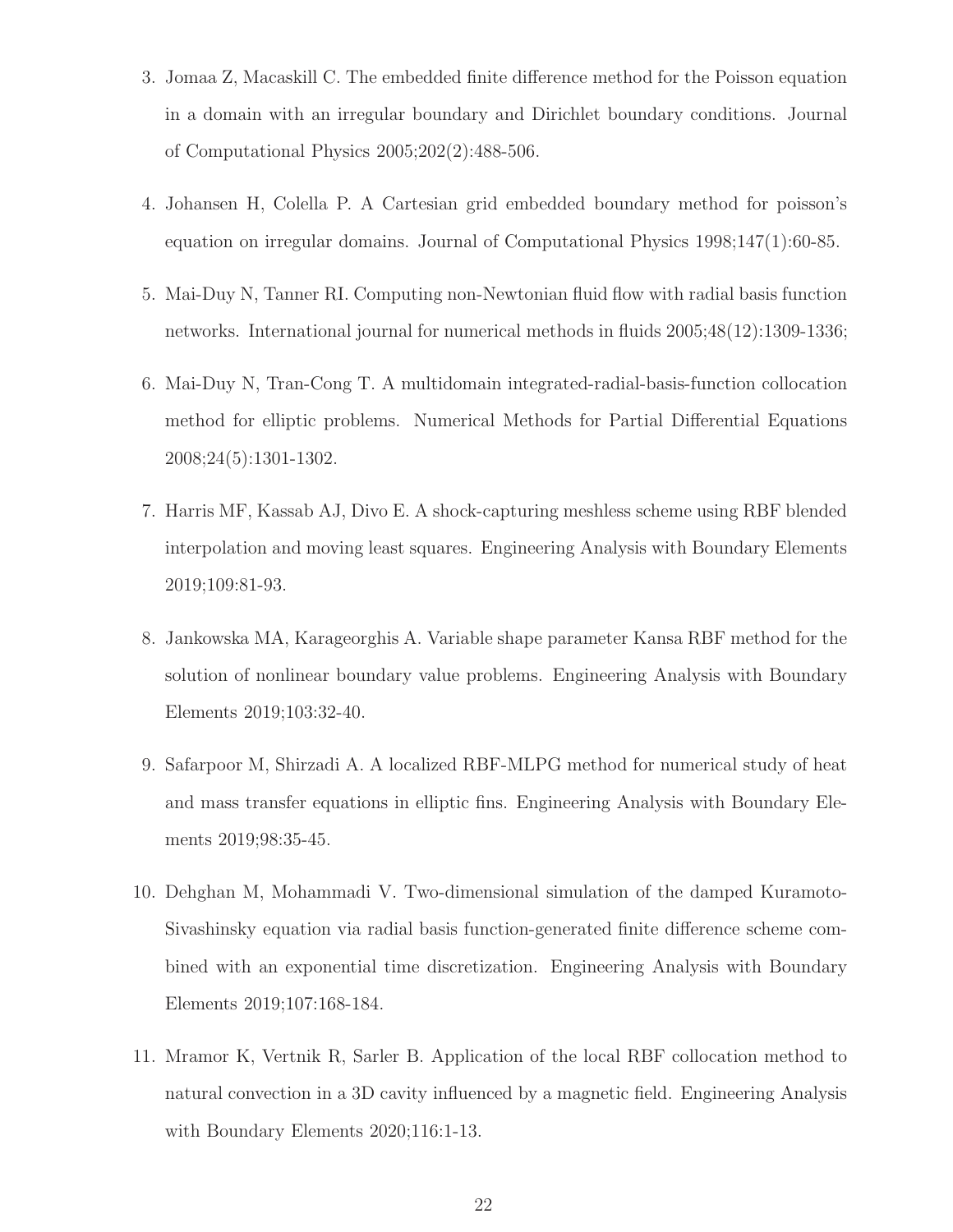- 12. Deng C, Zheng H, Fu M, Xiong J, Chen CS. An efficient method of approximate particular solutions using polynomial basis functions. Engineering Analysis with Boundary Elements 2020;111:1-8.
- 13. Bhanot RP, Strunin DV, and Ngo-Cong D, Numerical solution of a highly nonlinear and non-integrable equation using integrated radial basis function network method. Chaos: An Interdisciplinary Journal of Nonlinear Science 2020;30:083119.
- 14. Kansa EJ. Multiquadrics A scattered data approximation scheme with applications to computational fluid-dynamics - II. Solutions to parabolic, hyperbolic and elliptic partial differential equations. Computers & Mathematics with Applications 1990;19(8/9):147- 161.
- 15. Madych WR, Nelson SA. Multivariate interpolation and conditionally positive definite functions. Approximation Theory and its Applications 1988;4:77-89.
- 16. Madych WR, Nelson SA. Multivariate interpolation and conditionally positive definite functions 2. Mathematics of Computation 1990;54(189):211-230.
- 17. Cheng AH-D. Multiquadric and its shape parameterA numerical investigation of error estimate, condition number, and round-off error by arbitrary precision computation. Engineering Analysis with Boundary Elements 2012;36(2):220-239.
- 18. Huang C-S, Lee C-F, Cheng AH-D. Error estimate, optimal shape factor, and high precision computation of multiquadric collocation method. Engineering Analysis with Boundary Elements 2007;31(7):614-623.
- 19. Sarra SA. Radial basis function approximation methods with extended precision floating point arithmetic. Engineering Analysis with Boundary Elements 2011;35(1):68-76.
- 20. Shu C, Ding H, Yeo KS. Local radial basis function-based differential quadraturemethod and its application to solve two-dimensional incompressible Navier-Stokes equations. Comput. Methods Appl. Mech. Engrg. 2003;192:941-954.
- 21. Bayona V, Moscoso M, Carretero M, Kindelan M. RBF-FD formulas and convergence properties. Journal of Computational Physics 2010;229(22):8281-8295.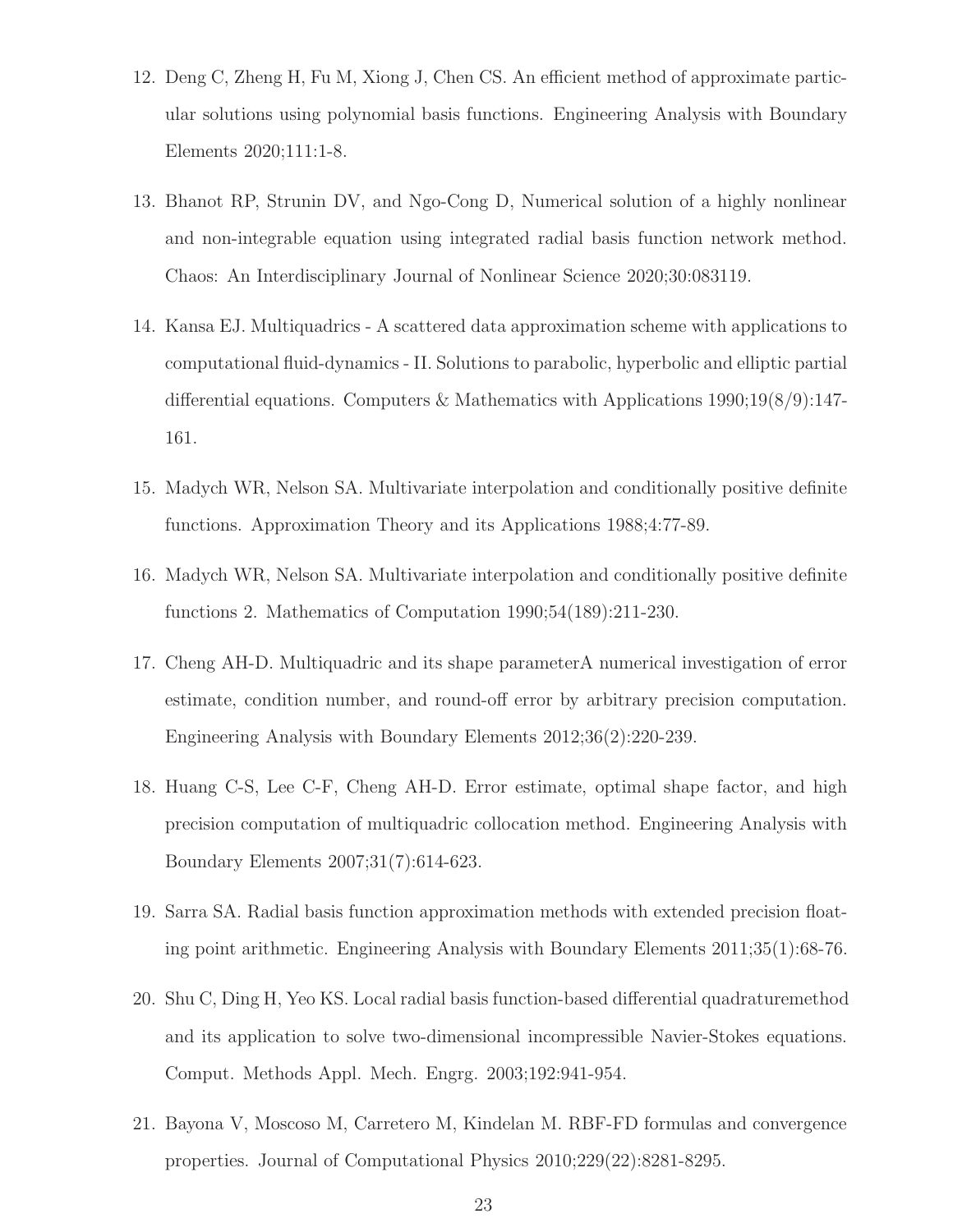- 22. Tolstykh AI, Shirobokov DA. On using radial basis functions in a "finite difference mode" with applications to elasticity problems. Computational Mechanics 2003;33(1):68- 79.
- 23. Wright GB, Fornberg B. Scattered node compact finite difference-type formulas generated from radial basis functions. Journal of Computational Physics 2006;212(1):99-123.
- 24. Mai-Duy N, Tran-Cong T. Compact local integrated-RBF approximations for secondorder elliptic differential problems. Journal of Computational Physics 2011;230(12):4772- 4794.
- 25. Mai-Duy N, Tran-Cong T. A compact five-point stencil based on integrated RBFs for 2D second-order differential problems. Journal of Computational Physics 2013;235:302- 321.
- 26. Mai-Duy N, Le TTV, Tien CMT, Ngo-Cong D, Tran-Cong T. Compact approximation stencils based on integrated flat radial basis functions. Engineering Analysis with Boundary Elements 2017;74:79-87.
- 27. Mai-Duy N, Dalal D, Le TTV, Ngo-Cong D, Tran-Cong T. A symmetric integrated radial basis function method for solving differential equations. Numerical Methods for Partial Differential Equations 2018;34(3):959-981.
- 28. Xiao D, Fang F, Pain CC, Navon IM. A parameterized non-intrusive reduced order model and error analysis for general time-dependent nonlinear partial differential equations and its applications. Comput. Methods Appl. Mech. Engrg. 2017;317:868-889.
- 29. Hirsh RS. Higher order accurate difference solutions of fluid mechanics problems by a compact differencing technique. Journal of Computational Physics 1975;19(1):90-109.
- 30. Spotz WF. High-order Compact Finite Difference Schemes for Computational Mechanics, Ph.D. Thesis, University of Texas at Austin, Austin, TX, 1995
- 31. Le-Cao K, Mai-Duy N, Tran-Cong T. An effective integrated-RBFN Cartesian-grid discretisation for the stream function-vorticitytemperature formulation in non-rectangular domains. Numerical Heat Transfer (Part B) 2009;55(6):480-502.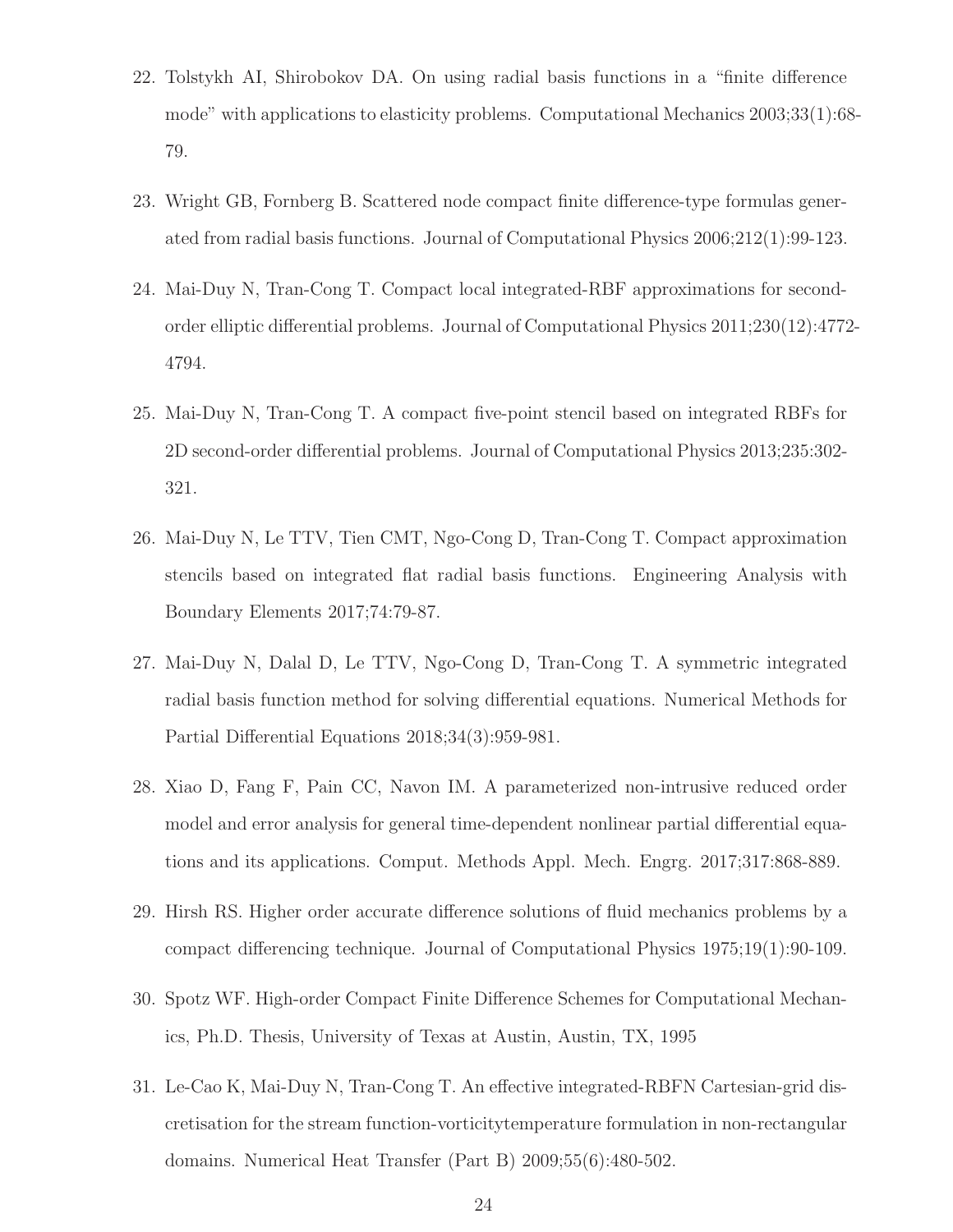- 32. Moukalled F, Acharya S. Natural convection in the annulus between concentric horizontal circular and square cylinders. Journal of Thermophysics and Heat Transfer 1996;10(3):524-531.
- 33. Shu C, Zhu YD. Efficient computation of natural convection in a concentric annulus between an outer square cylinder and an inner circular cylinder. International Journal for Numerical Methods in Fluids 2002;38:429-445.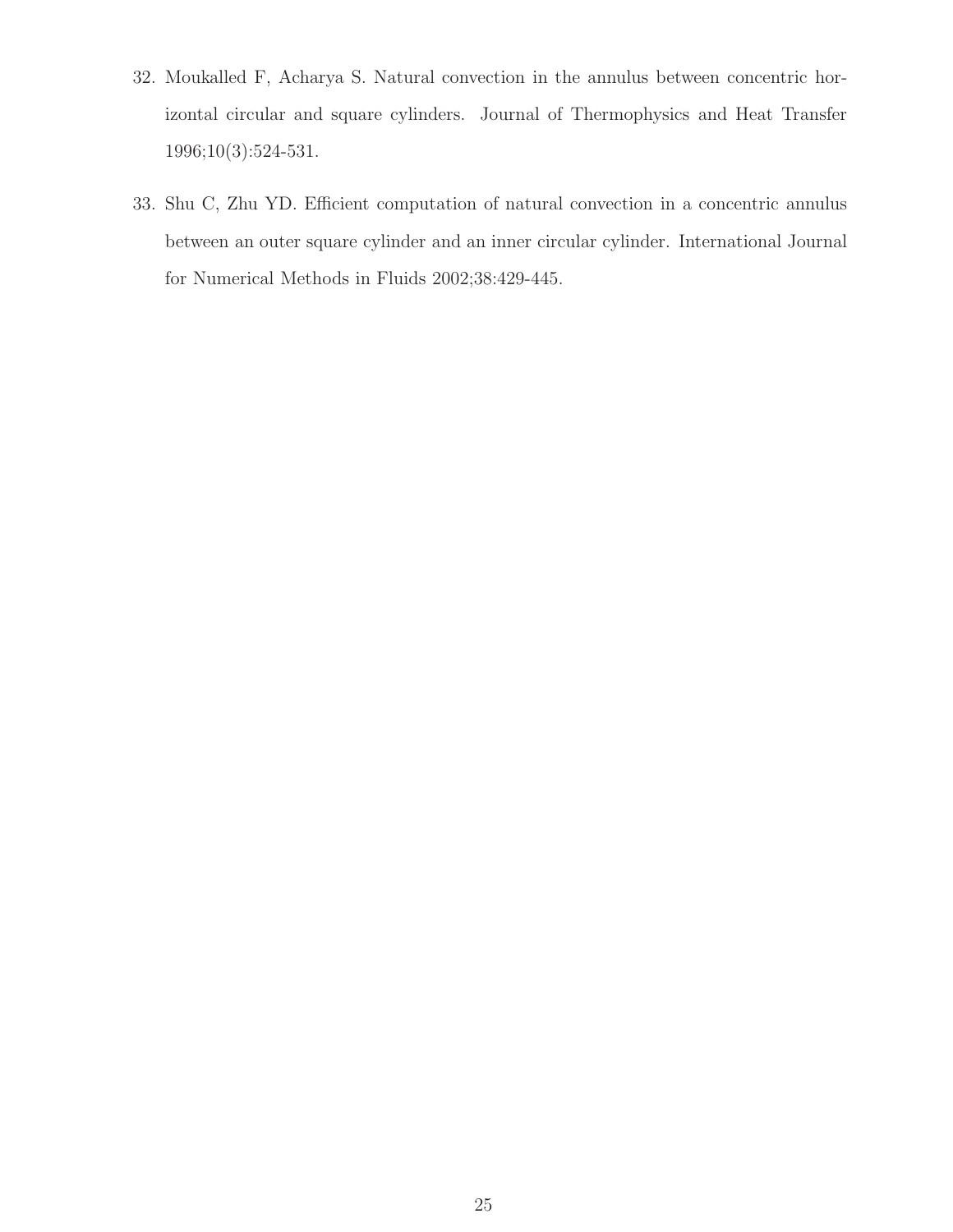Table 1: Natural convection, annulus domain: the Nusselt number. Values of the Nusselt number by the finite-volume [32] and differential-quadrature [33] methods are also included for comparison purposes.

|                           |             | $N_{\mathcal{H}}$ |             |
|---------------------------|-------------|-------------------|-------------|
| $N_x \times Ny$           | $Ra = 10^4$ | $Ra = 10^5$       | $Ra = 10^6$ |
| $32 \times 32$            | 3.2205      | 4.8494            | 10.4656     |
| $36 \times 36$            | 3.2218      | 4.8724            | 9.6596      |
| $40 \times 40$            | 3.2227      | 4.8851            | 9.1403      |
| Ref. [32]                 | 3.24        | 4.86              | 8.90        |
| $\left[33\right]$<br>Ref. | 3.331       | 5.080             | 9.374       |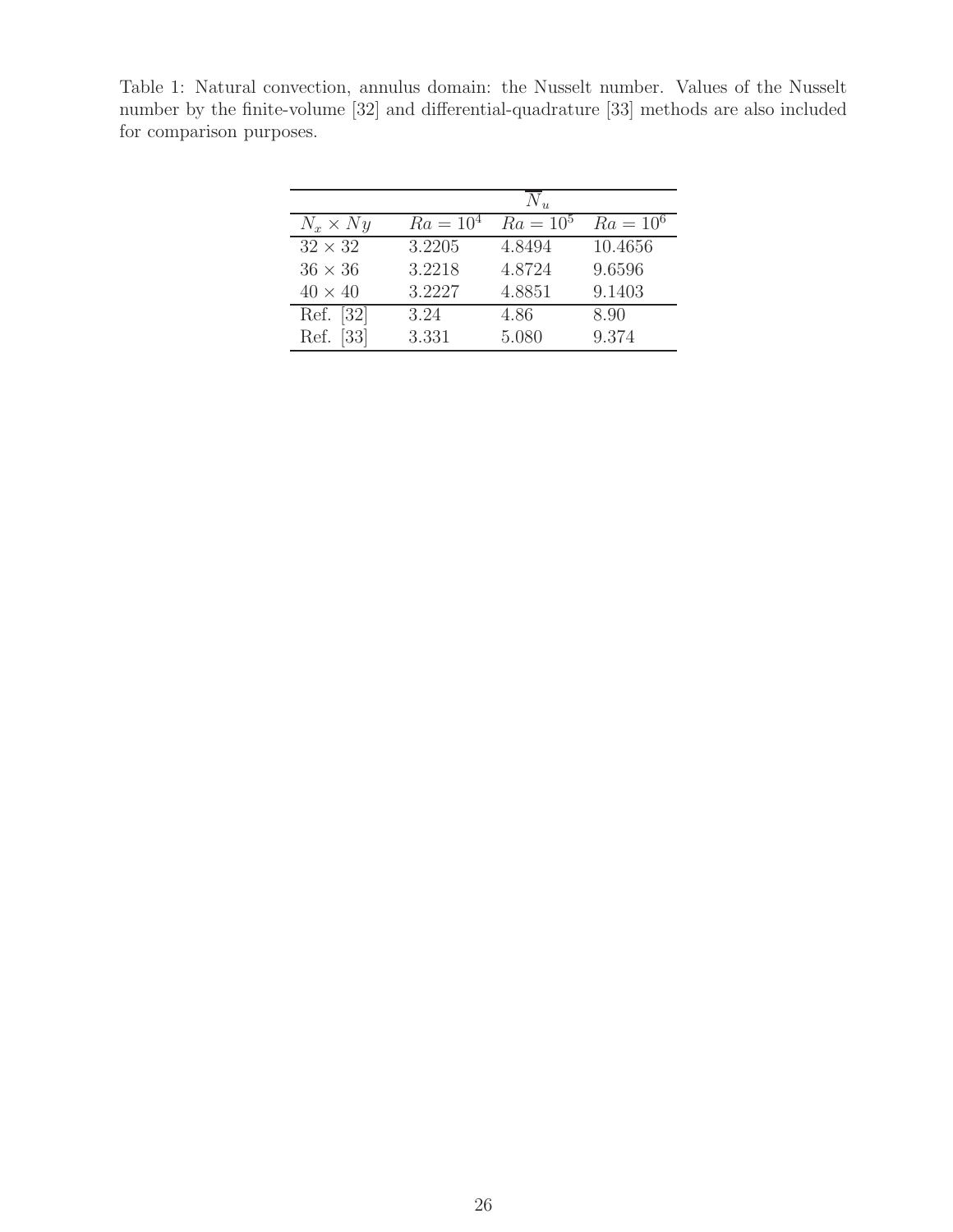

Figure 1: Steady diffusion equation: Exact solution.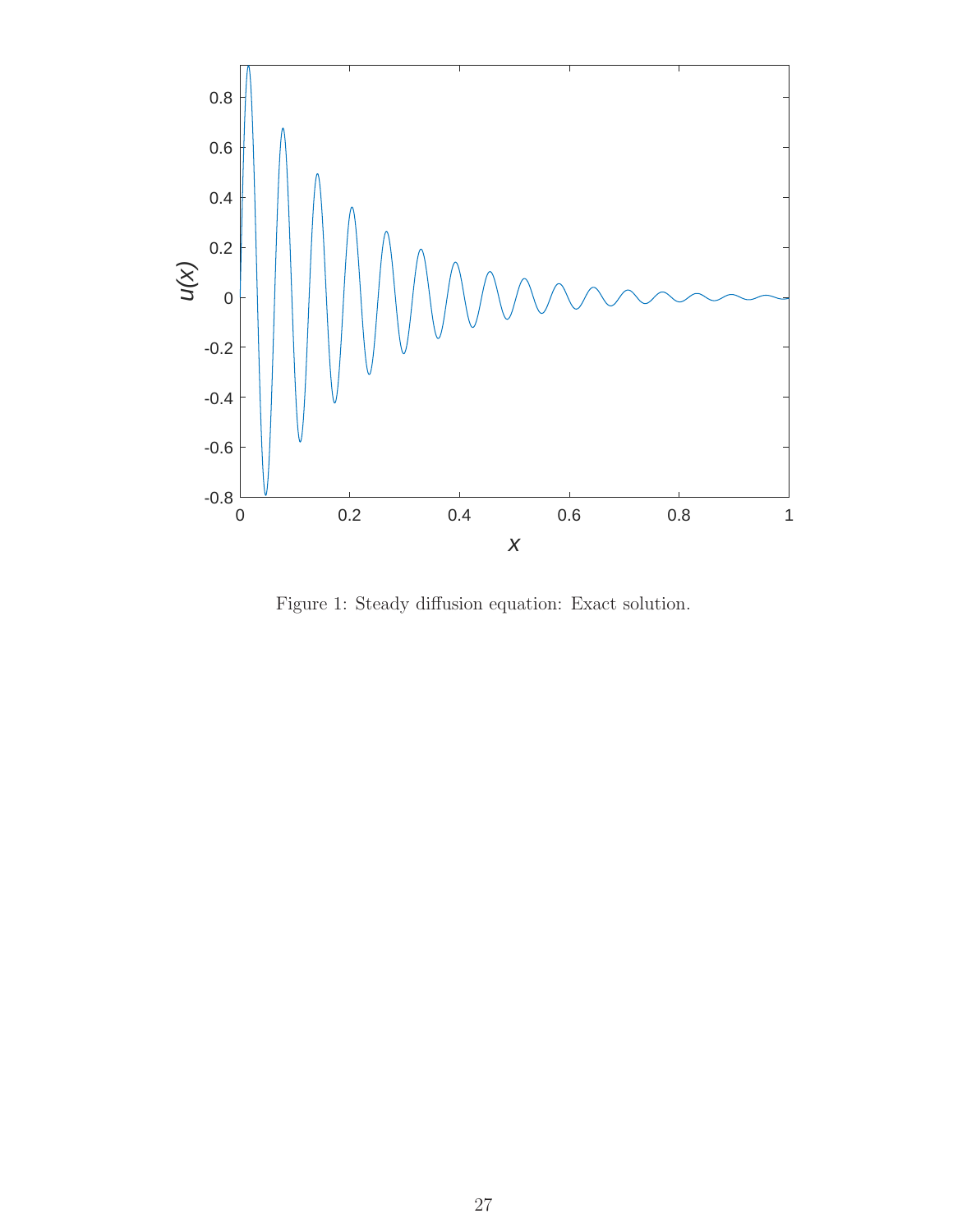

Figure 2: Steady diffusion equation,  $N = (35, 37, \dots, 161)$ : Effect of the grid size on accuracy. To study the grid-size effect carefully, the number of nodes is increased in small increments of 2. The numerical solution converges apparently as  $O(h^{1.87})$  for the central differences,  $O(h^{4.07})$  for the compact central differences,  $O(h^{4.23})$  for the compact IRBF [25] and  $O(h^{13.55})$  for the present CIRBF  $(\beta = 5)$ .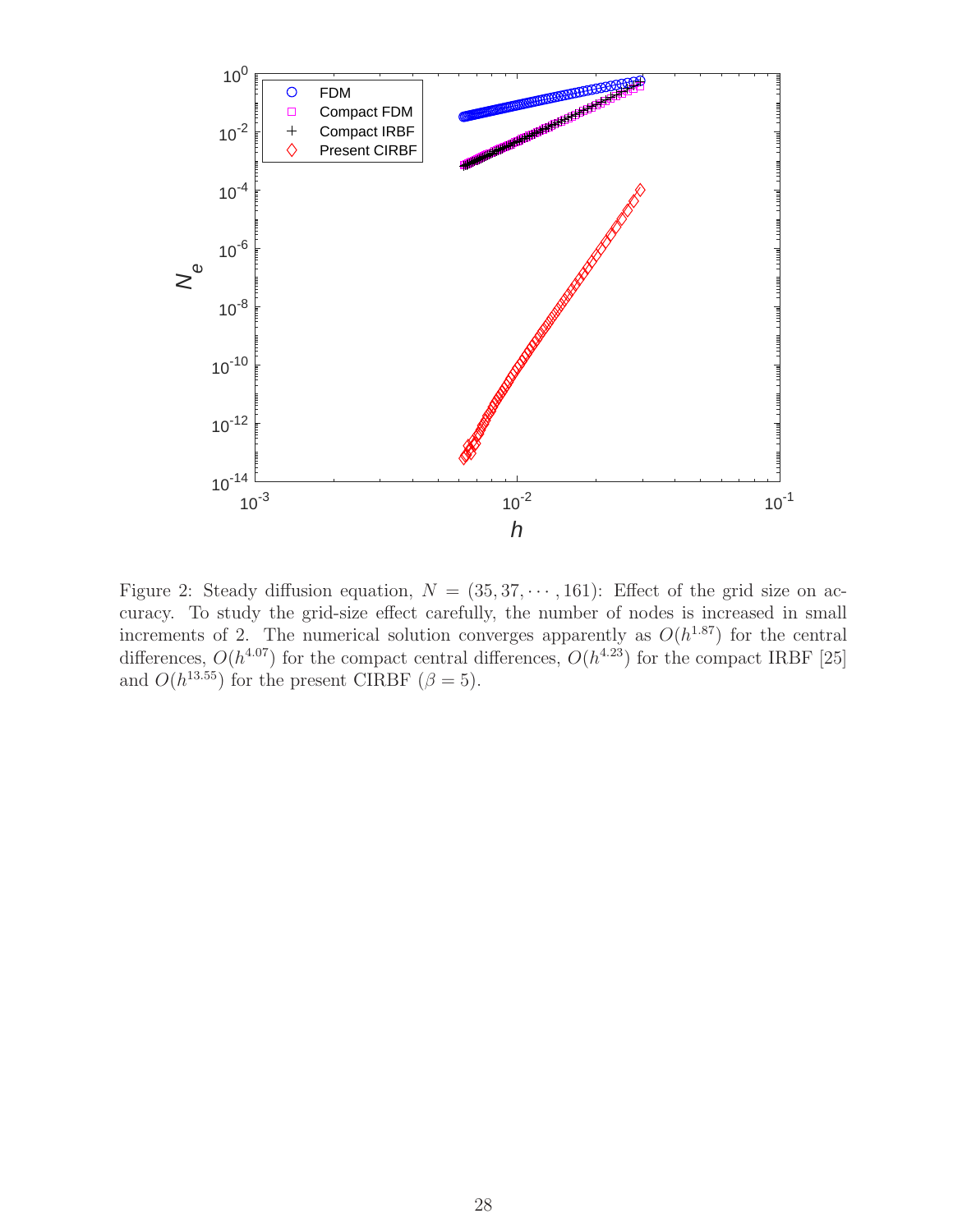

Figure 3: Steady diffusion equation,  $N = 101$ : Effect of the RBF width, measured through  $\beta$ , on numerical accuracy.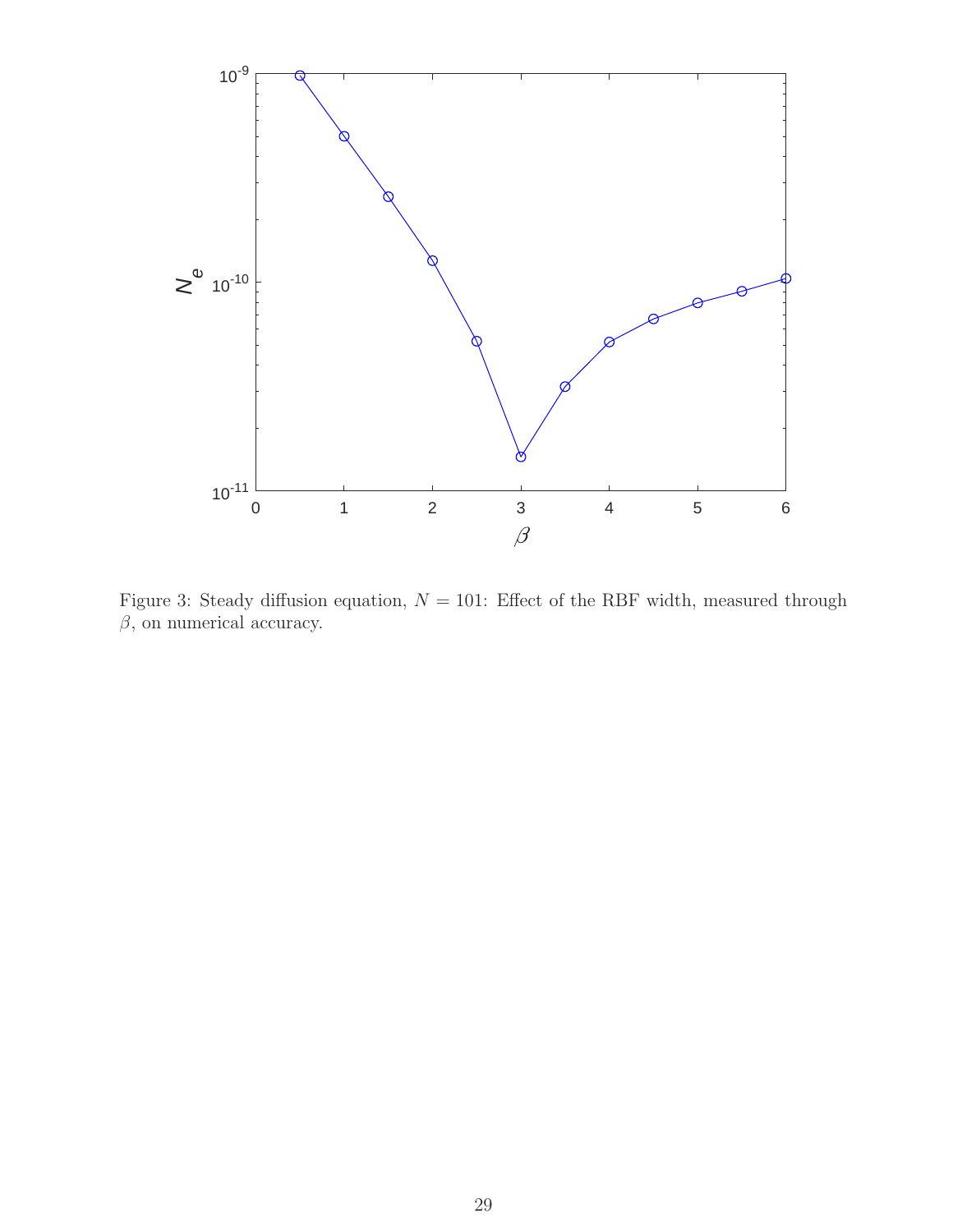

Figure 4: Steady diffusion equation,  $N = (35, 37, \dots, 161)$ : With Dirichlet-Neumann boundary conditions, the numerical solution converges as  $O(h^{11.27})$  for  $\beta = 1$ ,  $O(h^{12.44})$  for  $\beta = 2$ and  $O(h^{13.94})$  for  $\beta = 3$ , where h is the average grid size. When compared to Dirichlet-Dirichlet boundary conditions, high rates of convergence are also obtained here, but their levels of accuracy are lower.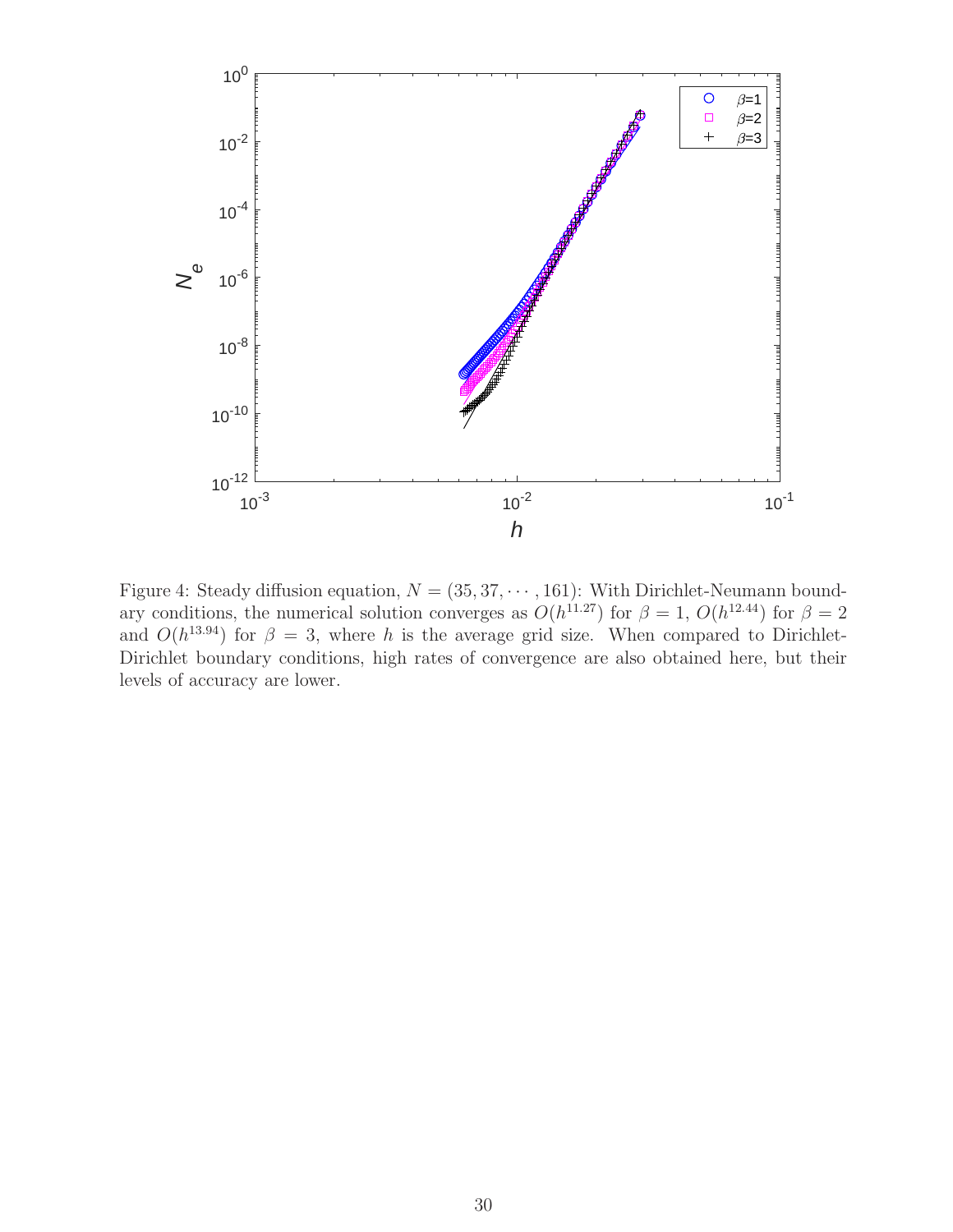

Figure 5: Steady diffusion equation,  $N = (35, 37, \dots, 161)$ ,  $\beta = 3$ : With non-uniform grids, the solution converges as  $O(h^{13.35})$  for  $\alpha = 1/3$ ,  $O(h^{13.47})$  for  $\alpha = 1/2$ , and  $O(h^{12.35})$  for  $\alpha = 2$ , where h is the average grid size.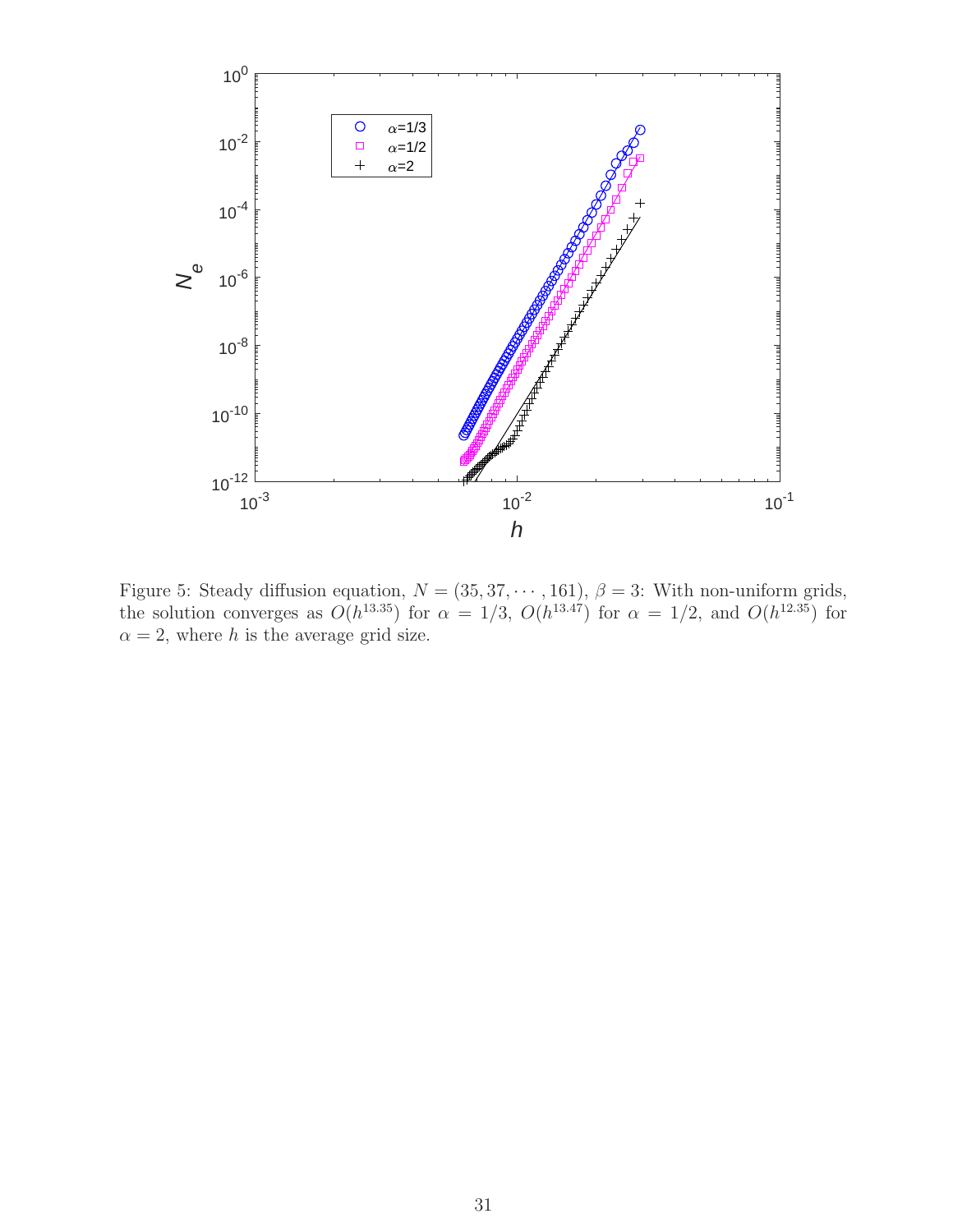

Figure 6: Steady advection-diffusion equation in 1D,  $\lambda = 50$ ,  $N = (31, 33, \dots, 101)$ : Comparison of convergence rates of different numerical methods. The numerical solution converges apparently as  $O(h^{1.34})$  for the upwind difference scheme,  $O(h^{1.77})$  for central difference scheme,  $O(h^{3.70})$  for compact FDM and  $O(h^{10.20})$  for the proposed method.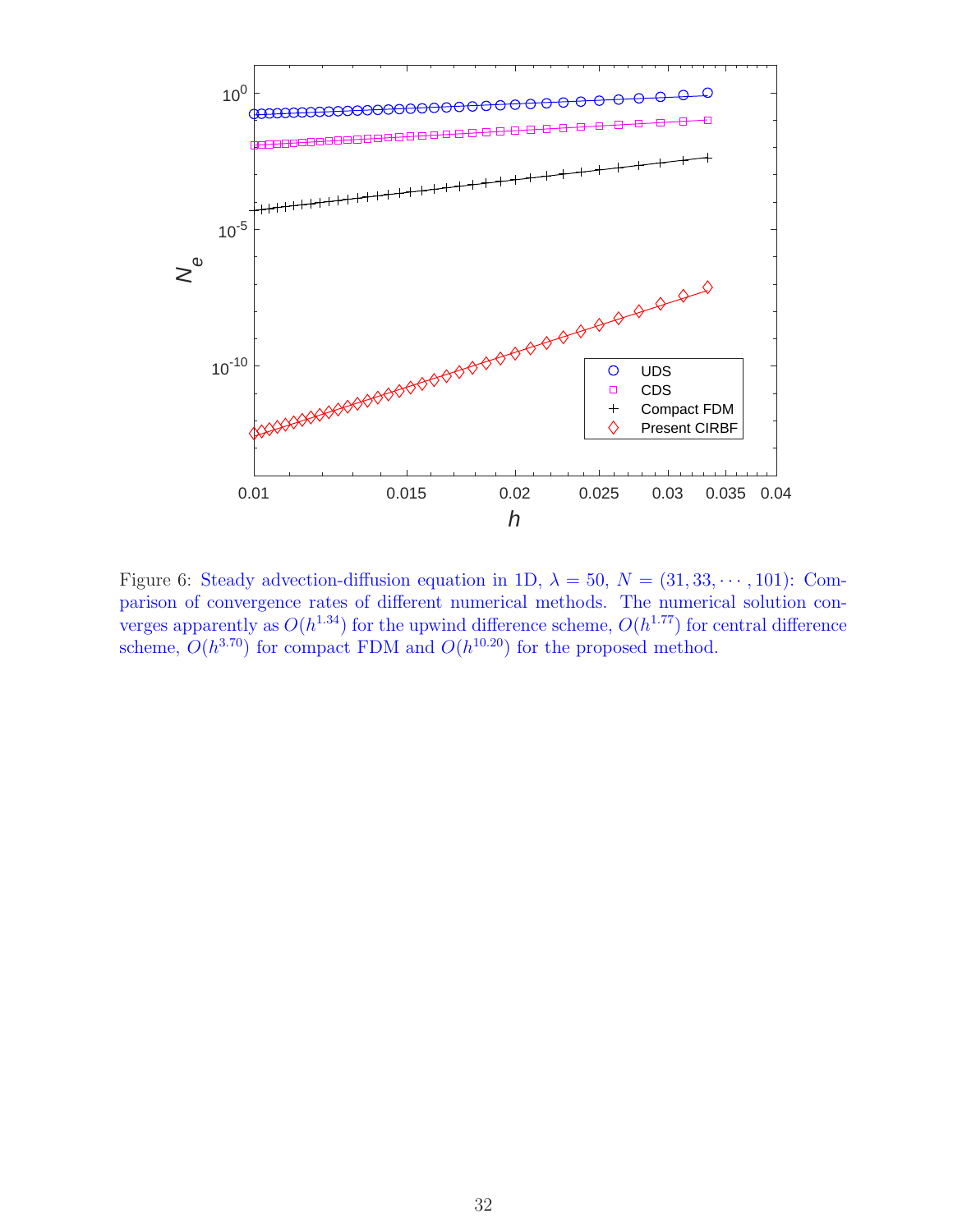

Figure 7: Steady advection-diffusion equation in 1D,  $\lambda = 50$ ,  $N = 9$ : Solutions by the central difference method and the proposed method.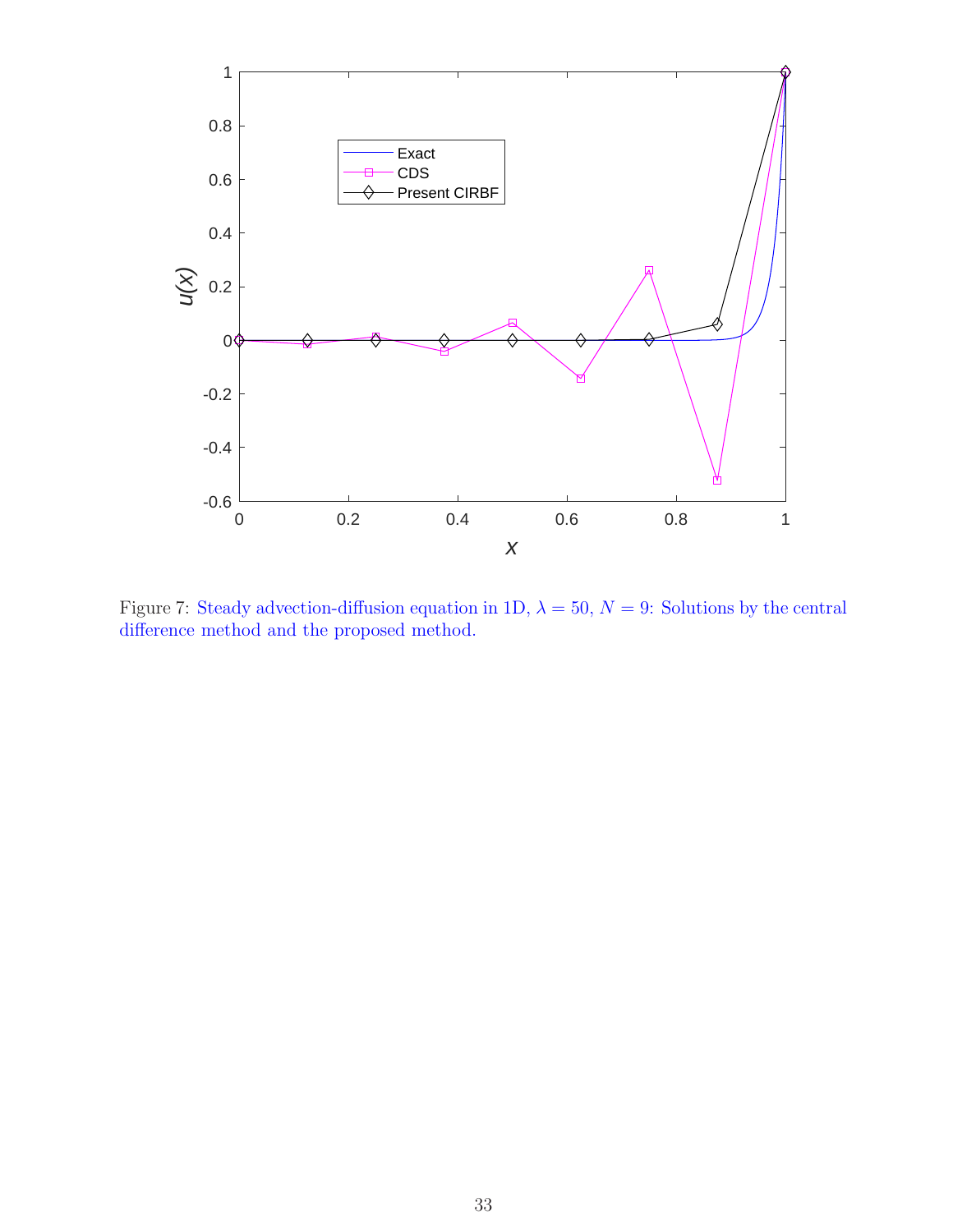

Figure 8: PDE,  $21 \times 21$ ,  $\beta = 1$ ,  $\beta_2 = 1$ , zeros as initial guess: Convergence behaviour of the Picard scheme. To reach  $CM = 10^{-12}$ , the scheme requires 41, 55, 78, 123 and 259 iteration steps for  $\zeta = 1, \, \zeta = 0.8, \, \zeta = 0.6, \, \zeta = 0.4$  and  $\zeta = 0.2$ , respectively.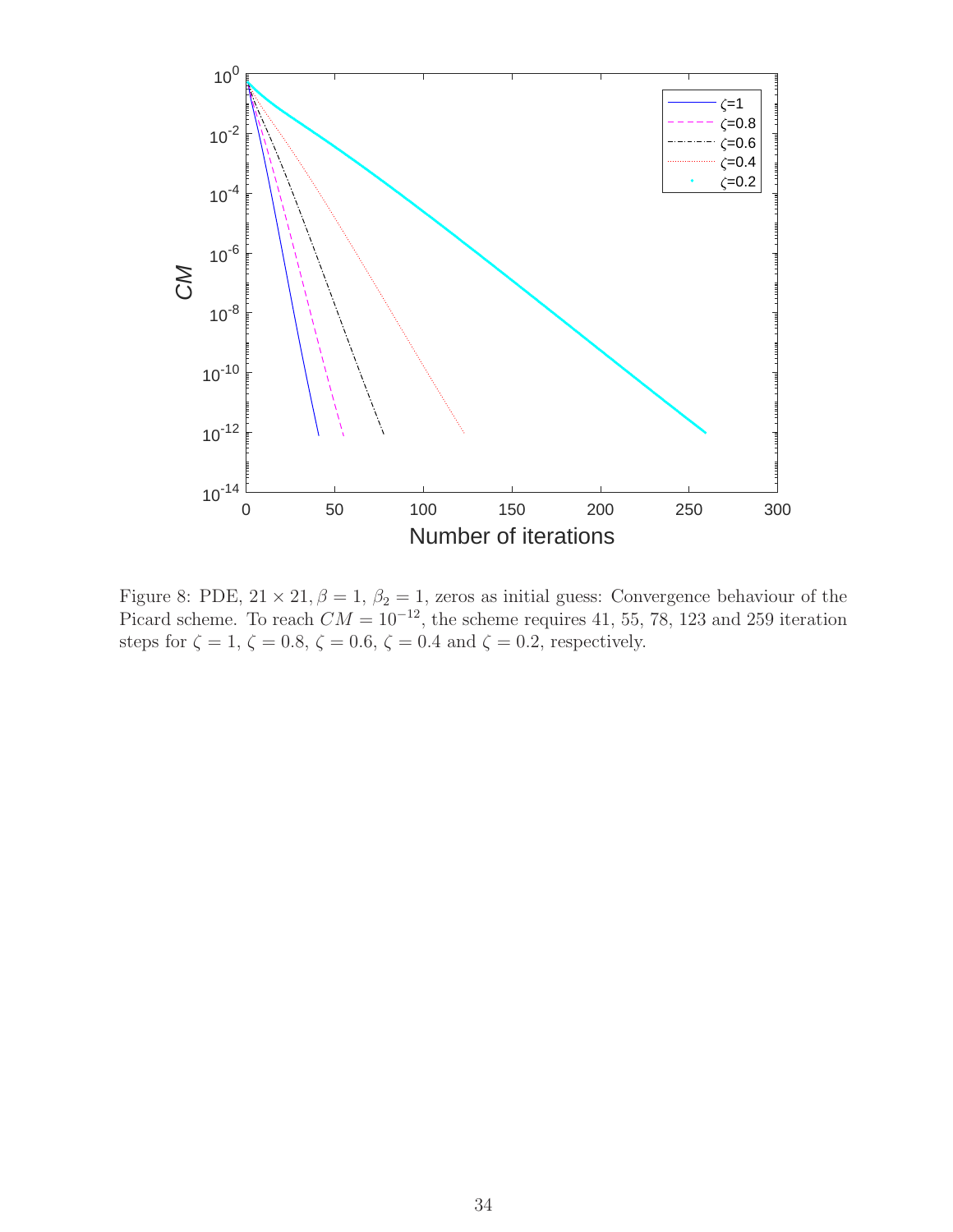

Figure 9: PDE,  $N_x \times N_y = (11 \times 11, 13 \times 13, \dots, 41 \times 41), \beta = 1$ : Effect of the grid size on accuracy for several values of the RBF width employed on the grid lines. To study the gridsize effect carefully, the number of nodes in each direction is increased in small increments of 2. The numerical solution converges apparently as  $O(h^{7.34})$  for  $\beta_2 = 1$ ,  $O(h^{8.46})$  for  $\beta_2 = 3$ and  $O(h^{9.26})$  for  $\beta_2 = 5$ .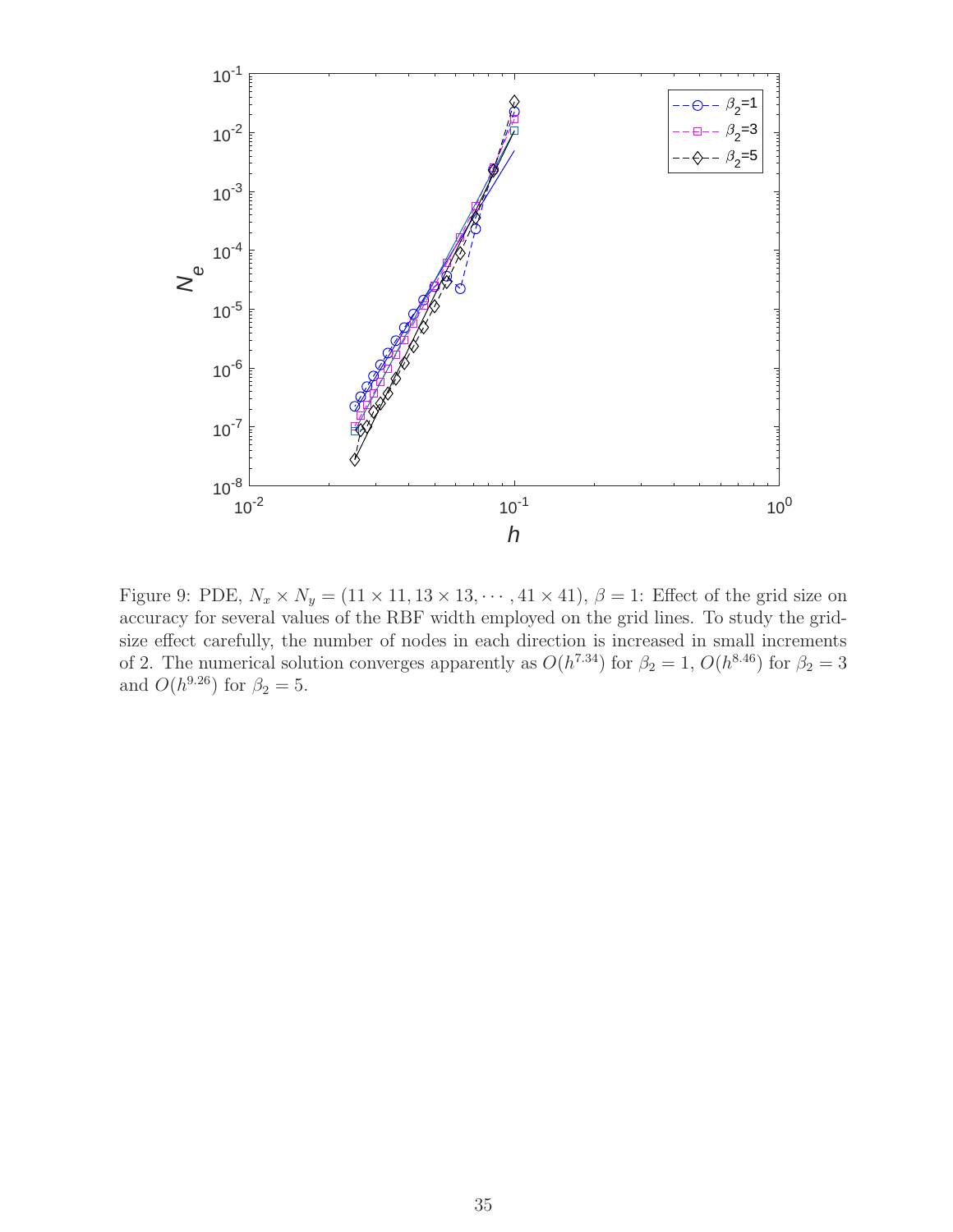

Figure 10: PDE,  $N_x \times N_y = (11 \times 11, 13 \times 13, \dots, 41 \times 41)$ : Comparison of convergence rates of different numerical methods. The numerical solution converges apparently as  $O(h^{1.87})$ for the central differences,  $O(h^{3.94})$  for the compact IRBF [25] and  $O(h^{9.26})$  for the present CIRBF.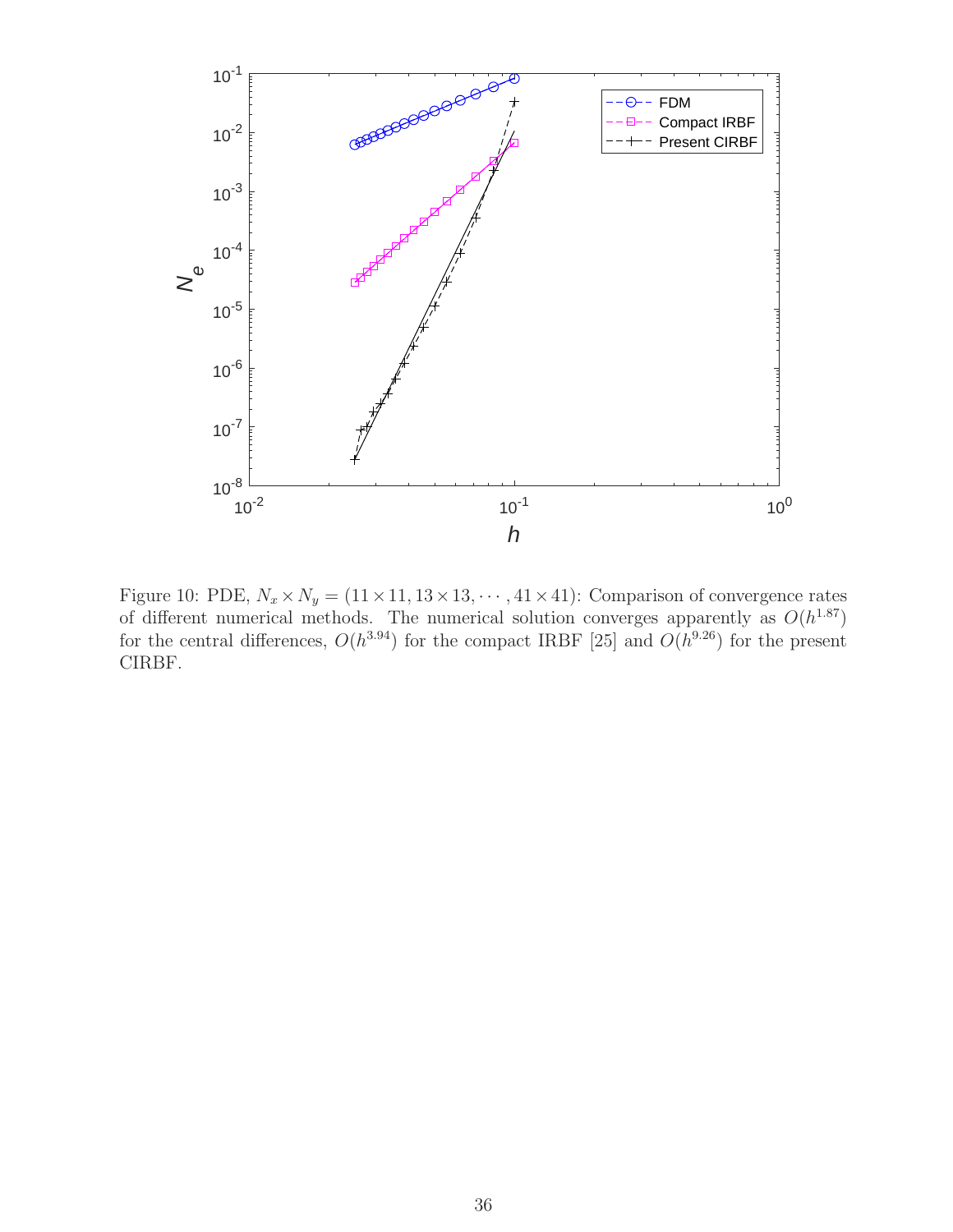

Figure 11: PDE, annulus domain  $(R/L = 0.125)$ : Cartesian-grid-based discretisation.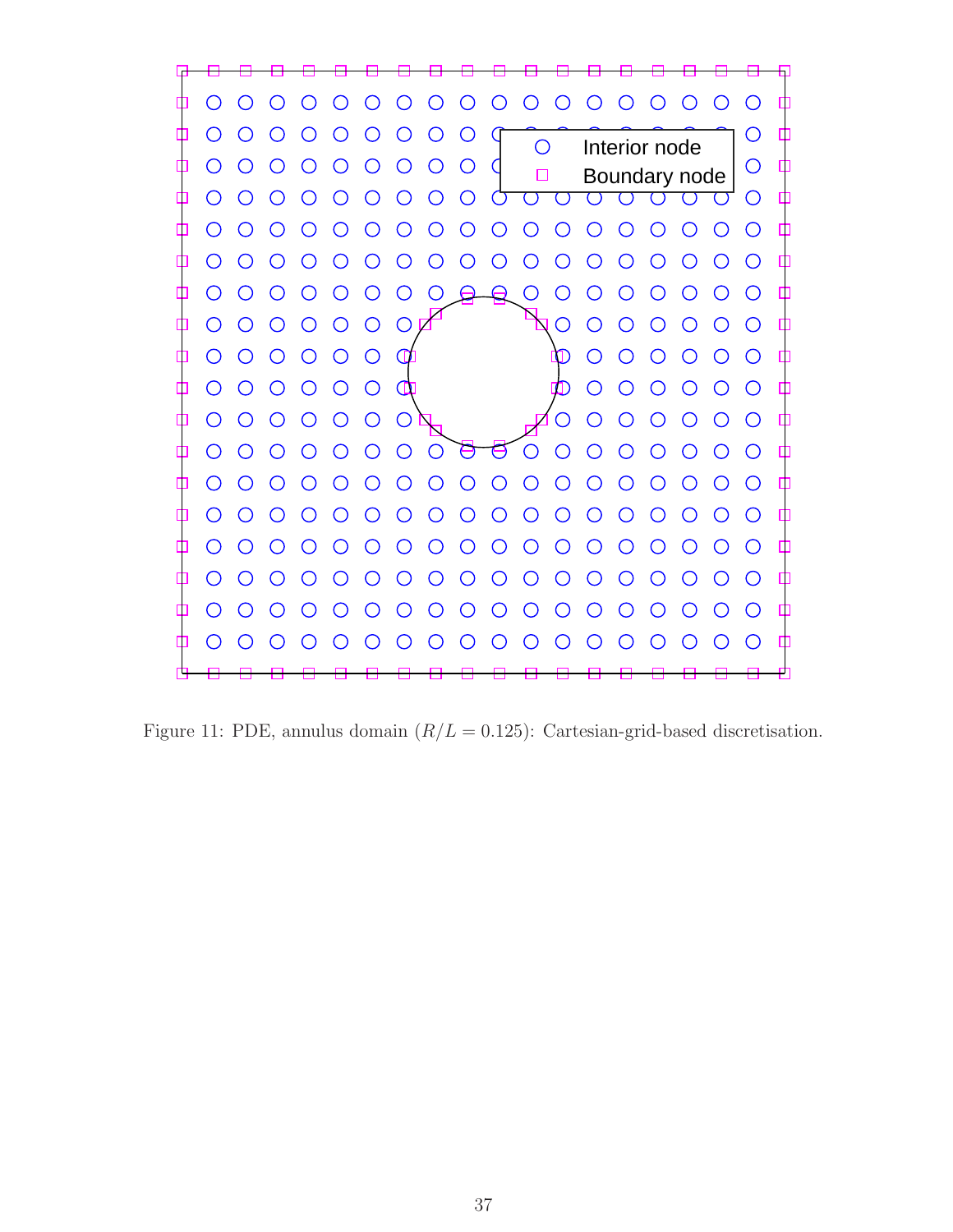

Figure 12: PDE, annulus domain  $(R/L = 0.125)$ ,  $18 \times 18$ ,  $\beta = 1$ ,  $\beta_2 = 1$ , zeros as initial guess: Convergence behaviour of the Picard scheme. To reach  $CM = 10^{-12}$ , the scheme requires 74, 102, 160 and 333 iteration steps for  $\zeta = 0.8$ ,  $\zeta = 0.6$ ,  $\zeta = 0.4$  and  $\zeta = 0.2$ , respectively.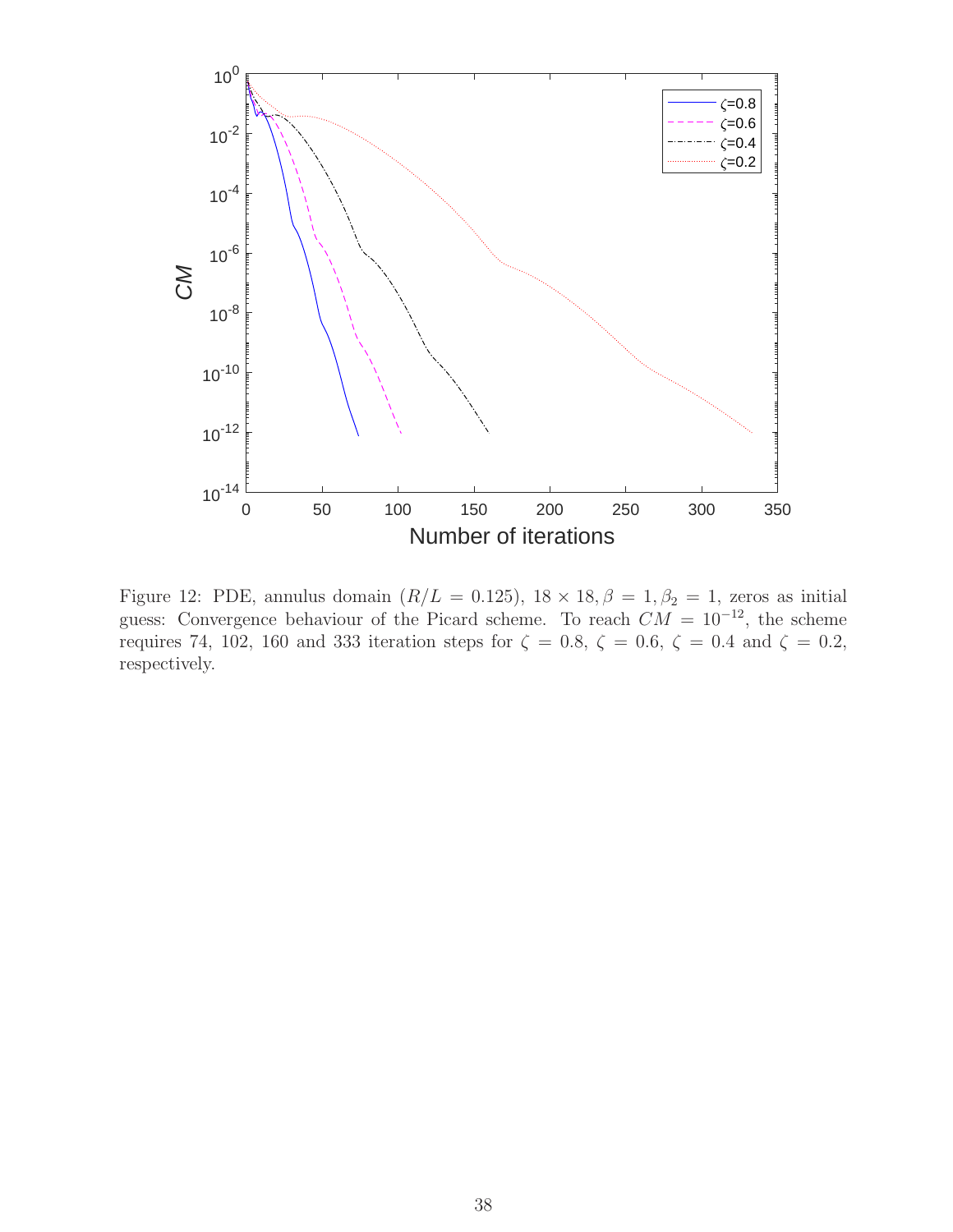

Figure 13: PDE, annulus domain,  $N_x \times N_y = (10 \times 10, 12 \times 12, \dots, 50 \times 50), \beta = 1$ : Effect of the grid size on accuracy for several values of the RBF width employed on the grid lines. To study the grid-size effect carefully, the number of nodes in each direction is increased in small increments of 2. The proposed method achieves a convergence of  $O(h^{7.85})$  for  $\beta_2 = 0.1$ ,  $O(h^{8.22})$  for  $\beta_2 = 0.5$  and  $O(h^{9.02})$  for  $\beta_2 = 1$ .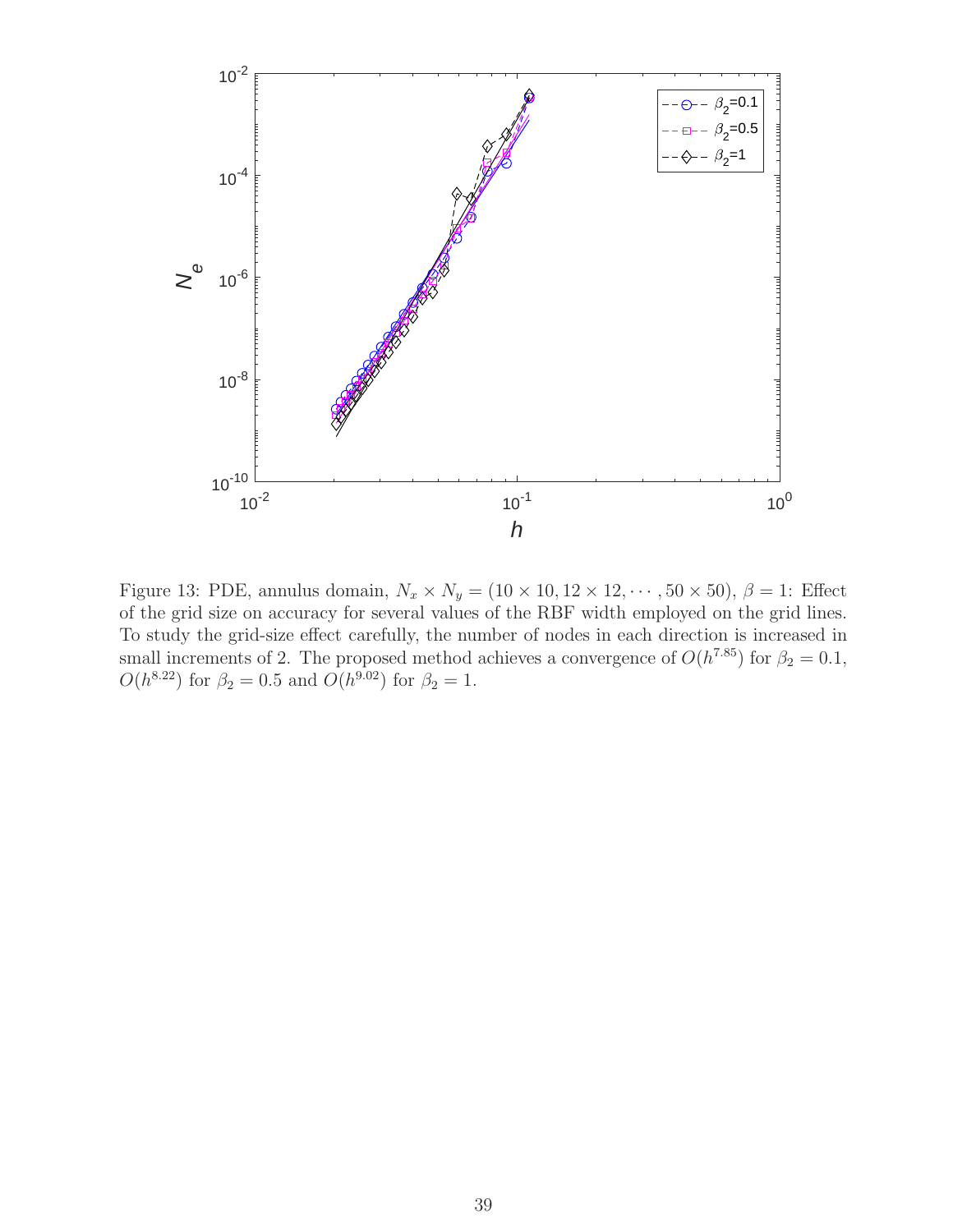

Figure 14: Natural convection, annulus domain  $(R/L = 2)$ ,  $32 \times 32$ ,  $\beta = 1$ : Convergence behaviour of the Picard scheme, where the solution at lower Ra is taken as initial guess. To reach  $CM = 10^{-12}$ , the scheme requires 650, 957 and 10901 iteration steps for  $Ra = 10^4 (\zeta =$ 0.1),  $Ra = 10^5 (\zeta = 0.1)$  and  $Ra = 10^6 (\zeta = 0.01)$ , respectively.